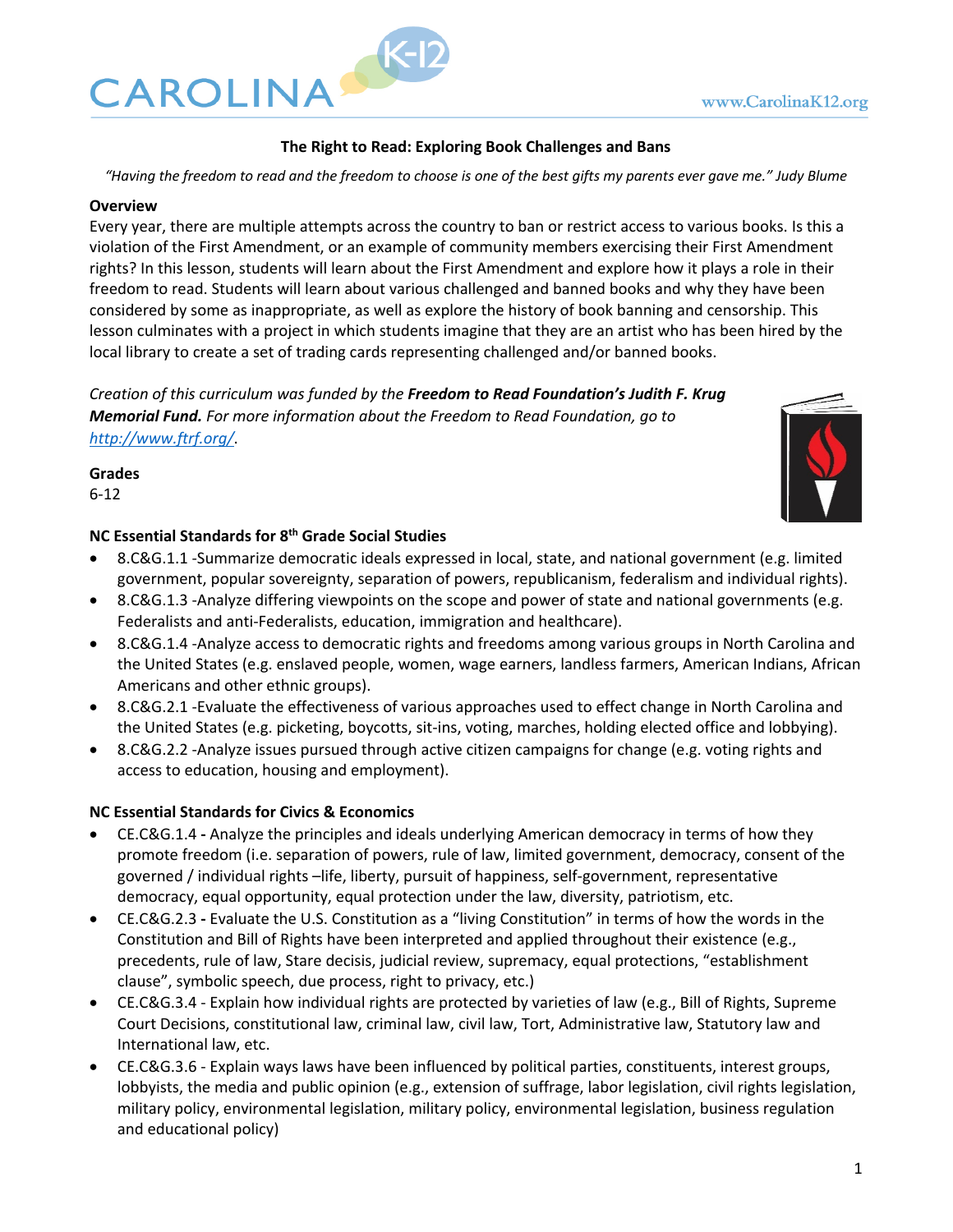#### **Materials**

- "The Right to Read" Accompanying Power Point, available at \_\_\_\_\_\_\_\_\_\_\_\_\_\_\_\_\_\_\_\_\_\_\_\_
	- $\circ$  To view this PDF as a projectable presentation, save the file, click "View" in the top menu bar of the file, and select "Full Screen Mode"
	- o To request an editable PPT version of this presentation, contact CarolinaK12@unc.edu
- Copies of children's books that have been challenged/banned, such as:
	- o *Where the Wild Things Are*
	- o *A Light in the Attic*
	- o *And Tango Makes Three*
	- o *The Giving Tree*
	- o *The Lorax*
	- o *Brown Bear, Brown Bear, What do you see?*
- Exploring Banned Books response questions (attached; should be cut into two sheet)
- Banned book summaries (attached)
	- o Summaries for each of the above mentioned books are included and should be provided after students have made their own predictions as to why the books were challenged/banned.
- Optional: History of Book Banning, reading and corresponding questions attached
- Call for Local Artists to Design Banned Books Trading Cards, assignment sheet attached
- Optional: Schools and Speech Handouts, attached (each case will ideally be copied on a different color of paper)
	- o *Bethel School District v. Fraser*
	- o *Board of Education, Island Trees Union Free School District v. Pico*
	- o *Hazelwood School District v. Kuhlmeier*
	- o *Pickering v. Board of Education*
	- o *Reno v. American Civil Liberties Union*
	- o *Tinker v. Des Moines School District*
	- o *West Virginia State Board of Education v. Barnette*
	- o *Morse v. Frederick*
	- § Handout sources: http://www.uscourts.gov/educational-resources/educational-activities/facts-and-casesummary-morse-v-frederick ; http://www.firstamendmentschools.org/freedoms/speechcases.aspx
- Schools and Speech notes handout, attached (optional)
- FREE BANNED BOOKS TRADING CARDS FOR NC TEACHERS & CLASSROOMS!
	- o This year, thanks to a Judith Krug Memorial Grant from the Freedom to Read Foundation, Chapel Hill Public Library is able to send out FREE classroom sets of its 2015 Banned Books Trading Cards (https://chapelhillpubliclibrary.org/banned-books/) to educators across the state. If you'd like to order up to 25 sets for use in your classroom, please fill out this form https://docs.google.com/forms/d/1E5n-E0J6iTyI\_cyK40fiA6uFIHEu1oIOiCJGC03rkZU/viewform
	- $\circ$  If you have any questions about the Banned Books Trading Card project or have trouble placing your order, please contact, Susan Brown at sbrown2@townofchapelhill.org.

# **Essential Questions**

- What rights are granted by the First Amendment and why are these rights important to a free society?
- In what ways does the first Amendment play a role in Intellectual Freedom, specifically the freedom to read?
- What is the difference between a challenged book and a banned book?
- What are some examples of challenged and banned books and why have they been challenged or banned?
- How has book banning changed throughout history?
- Why should every person care about the freedom to read and related issues of challenging and banning books?

#### **Duration**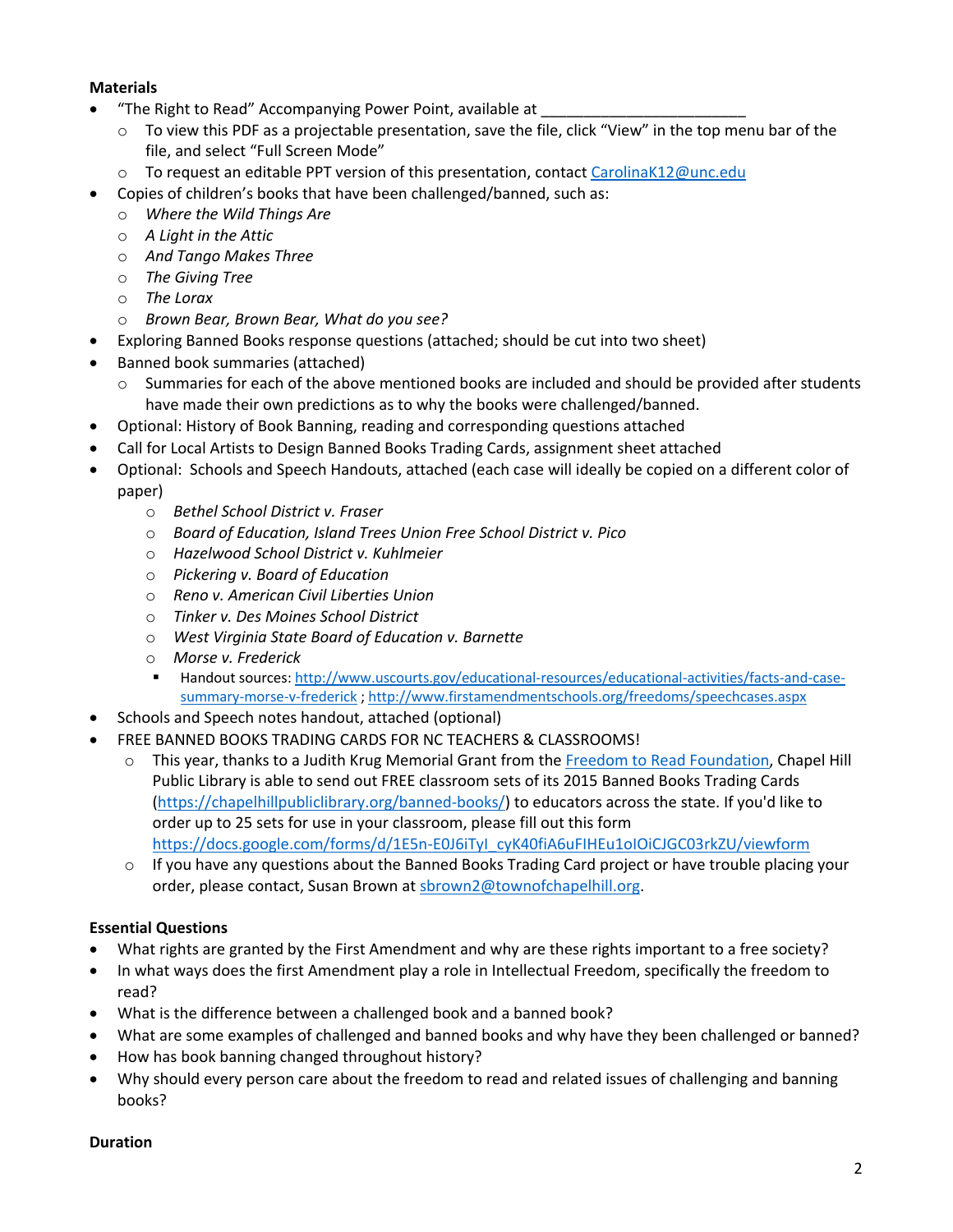- 60-90 minutes
- Time will vary based on depth of class discussion and which activities are included or omitted.

# **Procedure**

# **Your Favorite Books – Imagine Them Banned!**

- **1.** As a warm-up, project slide 2 of the accompanying Power Point and ask students to think about their favorite book, or a book that means a lot to them. Tell them to write down their thoughts on why they like the book, what they learned from it, how it make them feel, how it impacted them, etc. After students have had a few minutes to write, allow them to quickly share their thoughts (either in partners or small groups.) Afterwards, discuss:
	- Were there any repeated titles among you? Which ones?
	- What were some common themes that came up regarding why these particular books meant so much to you?
	- (Project slide 3.) Considering your favorite books, why you love them, and the impact they can have, how would you feel if I told you your book was now forbidden and banned, meaning you can't reread it, and no one else can access it?
	- Do you think it is legal to ban a book? Why or why not?
- Ø **Optional:** Teachers with additional time may want to assign students to do a "Book Talk" on their favorite book. Thus, students will come prepared to give a prepared presentation on a favorite book in small groups. (For book talk instructions, conduct a simple internet search of "how to give a book talk.") The class would pick up with the discussion questions above after conducting their Book Talks.

# **First Amendment**

- **2.** Next, project (slide 4), the text of the First Amendment:
	- Amendment I Congress shall make no law respecting an establishment of religion, or prohibiting the free exercise thereof; or abridging the freedom of speech, or of the press; or the right of the people peaceably to assemble, and to petition the government for a redress of grievances.

Ask a volunteer to read the text out loud and discuss:

- Where does the First Amendment come from?
	- $\circ$  Ensure students understand that the First Amendment is the first of the ten amendments to the United States Constitution, called the Bill of Rights. Remind students that the United States Constitution was not immediately approved, due to a group of people called Anti-Federalists, who believed that the central government had too much power in the new constitution. Their fear that the Constitution lacked protections of the rights liberty of individual citizens resulted in the Bill of Rights.
- What rights/liberties does the First Amendment protect?
- Why do you think freedom and protection of speech and press are important to a society? How does our society benefit from such freedoms? What responsibilities do you think our society has in regards to such freedoms?
	- $\circ$  Discuss with students that when we have access to many different viewpoints and ideas, we become better informed and more tolerant of ideas and opinions that are different than our own. This hopefully facilitates better choices and decision making. Further, different perspectives and ideas lead to a more rich and diverse community.
- What is Intellectual Freedom and how is it protected by the First Amendment?
	- $\circ$  (Project slide 5.) Intellectual Freedom is considered the protection of your rights to read, to listen, to write, and to speak your beliefs and opinions. It protects what you communicate to others and what others communicate to you. Intellectual Freedom happens in public - the things you say or see or hear outside of your home, and it happens in private—the things you say or see or hear inside your home. Intellectual Freedom includes the information you learn from books, magazines, websites, movies, television shows, radio programs, or songs. *(Source:*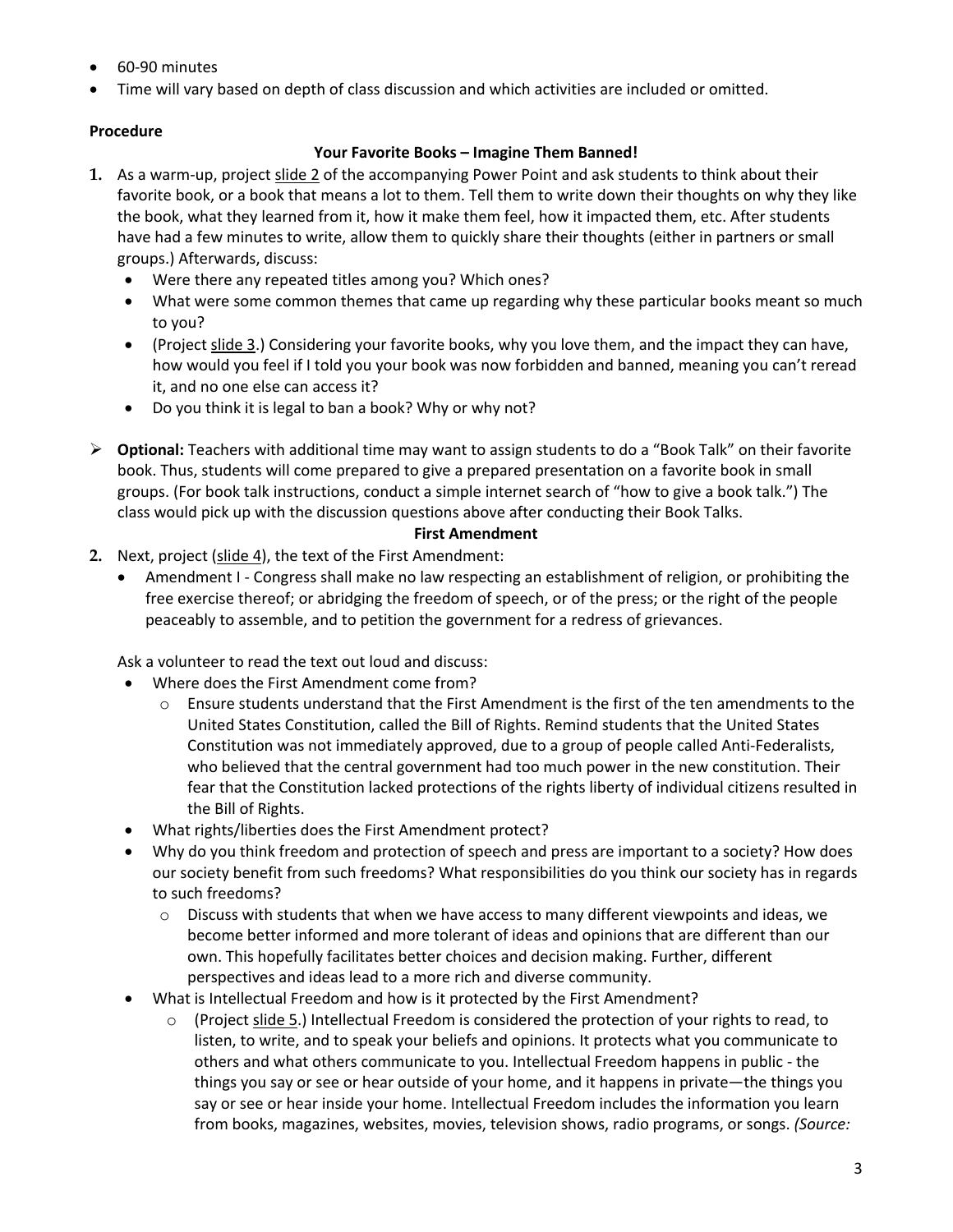*http://www.ala.org/alsc/sites/ala.org.alsc/files/content/issuesadv/intellectualfreedom/kidskno wyourrights.pdf)*

- What places do you associate with intellectual freedom? (i.e., schools and colleges, libraries, newspapers, television, radio, Internet, etc.)
- Without Intellectual Freedom, what aspects of our lives would be more difficult and why? What negative effects would result without such freedoms?
- Ø **Optional:**
	- Break students into small groups and instruct them to create a brief 2-3 minute skit that illustrates what life could be like without the First Amendment.
	- For additional lessons that focus on the Bill of Rights, see Carolina K-12's lesson at http://civics.sites.unc.edu/files/2012/10/BillofRights10-11.pdf, or visit the Constitutional Rights Foundation at http://www.crf-usa.org/lessons/ and the Constitutional Rights Foundation Chicago at http://www.crfc.org/teaching-materials

# **Challenged Books and Banned Books**

- **3.** Project slide 6 and connect the discussion of the First Amendment back to the question asked of students earlier: is it legal to ban a book? Allow students to share some additional thoughts on this question and further discuss:
	- Have you ever been offended by a book? Why? If others agree with you that the book was offensive, what should you do about it, if anything?
	- Is expressing opposition to a book and attempting to have it banned also an example of exercising one's First Amendment Rights? Explain.
- **4.** Explain that throughout history and even today, numerous books continue to be challenged; some challenges (but not all) result in various books being banned for various reasons. Project slide 7 and go over the following with students:
	- Challenges are formally written complaints filed with a school or library to have a book removed from the shelves.
	- A banned book is one that has been removed from the shelves because of controversial content.
	- Censorship is the suppression of words, images, or ideas that are considered "offensive." (*Source: https://www.aclu.org/free-speech/censorship);* a change in the access status of material, based on the content of the work and made by a governing authority or its representatives. Such changes include exclusion, restriction, removal, or age/grade level changes. *(Source: http://www.ala.org/bbooks/about/terms-definitions)*

Discuss:

- Can you think of any instances when books have been forbidden or banned throughout history or more recent? Explain. Have you ever heard of a book being challenged or banned locally, or any type of related censorship? Explain.
- **5.** Project and discuss slide 8: What is a library's responsibility in terms of the First Amendment? Explain to students that according to the American Library Association, "Libraries have a special responsibility to uphold the First Amendment. The library does this by owning and circulating materials that express all sorts of opinions, for all sorts of interests and for many different information needs. Sometimes a person or a group may not like the content of some of these library materials. They may demand that materials be removed from the library or that circulation of materials be restricted to a particular population (i.e., adults only) because they don't want everyone else to be able to read or see them. This is called a challenge. When people make challenges, they may be asked to fill out a form and write down exactly what they don't like about the material. The challenge is then usually given to a committee of librarians to study. Since libraries are obliged to defend the First Amendment, the library committee must decide if the challenge has merit or is an attempt at censorship." Censorship is a very serious issue for libraries because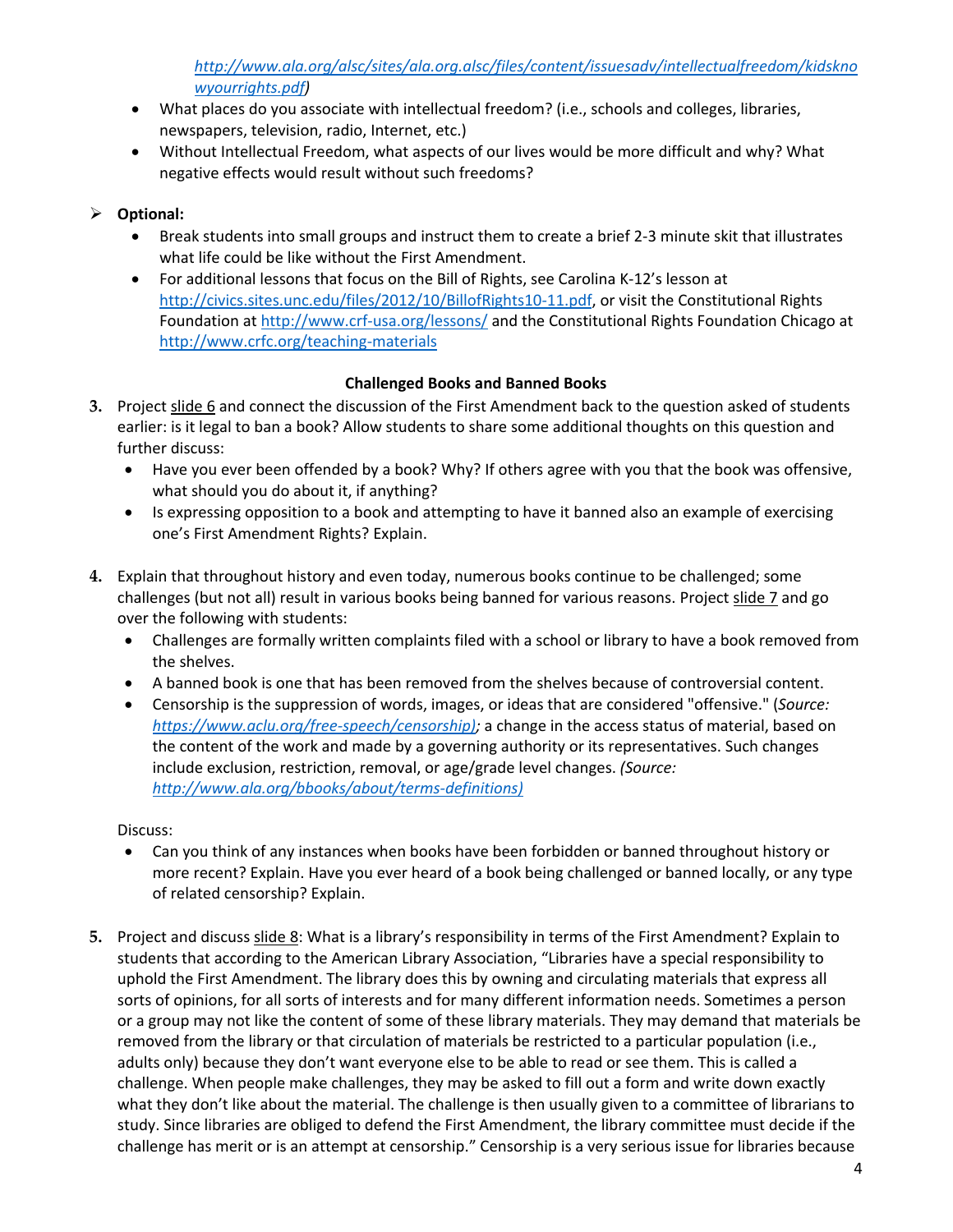according to the ALA, it reduces everyone's First Amendment rights protected by the United States Constitution. Discuss:

- Under what circumstances (if any) should a book should be removed from a school? A public library?
- What is the difference between banning a book and restricting access to a book (e.g., requiring parental permission)?

# **Why are Books Challenged or Banned?**

- **6.** Project slide 9. In groups or partners, provide students with a copy of a children's book that has been challenged and/or banned, such as:
	- *Where the Wild Things Are*
	- *A Light in the Attic* flag the poems "*Little Abigail and the Beautiful Pony*" and "How Not To Have To Dry The Dishes" as required reading; students can then choose 4-5 additional poems of their choice)
	- *Where the Sidewalk Ends –* flag the poem "*Dreadful" as required reading;* students can then choose 5- 6 additional poems of their choice
	- *And Tango Makes Three*
	- *The Giving Tree*
	- *The Lorax*
	- *Brown Bear, Brown Bear, What do you see?*
- $\triangleright$  Note: Teachers should check these out of the local library or school media center. In addition to the titles listed above, other children's books that teachers may want to provide can be found at links such as:
	- http://www.buzzfeed.com/spenceralthouse/classic-childrens-books-that-have-been-banned-inamerica#.hklJqeg6g
	- http://www.bustle.com/articles/41252-its-banned-books-week-and-essentially-all-of-your-favoritechildhood-books-have-been-banned
	- http://www.barnesandnoble.com/blog/11-books-that-were-banned-for-completely-ridiculousreasons/
- **7.** Tell students to read the book and together try to guess why it may have been challenged or banned. (Provide the attached slip of paper on which students should write their final thoughts.) Teachers may want to assign the following roles in each group:
	- Reader reads the book out loud to the group
	- Note-taker takes notes on the group's final thoughts regarding why the book was challenged and/or banned
	- Reporter summarizes groups thoughts to entire class
- **8.** After students have had time to read their book, discuss, and formulate their answers, have students report out to the class. Keep a running list of the reasons students share regarding why they think their assigned book was challenged and/or banned, noting checks beside reoccurring reasons and themes. Next, project slide 10 and provide each partner/group with the attached reading that corresponds to the book they read. Instruct them to read the article, discuss why the book was actually banned/challenged and whether they feel the challenge and/or banning was legitimate. Again, tell students to be prepared to report out and chart the reasons reported in a list beside student's predictions. Discuss:
	- How many of you were correct regarding the reason your book was challenged and/or banned?
	- What are some common reasons and themes regarding why books are challenged and/or banned?
	- Does your challenged book offer any life lessons, or break down bias or stereotypes in any way? Explain.
	- Do you think there is any legitimacy to your book being considered offensive and one that should be banned?
	- Who does it seem is typically challenging a book?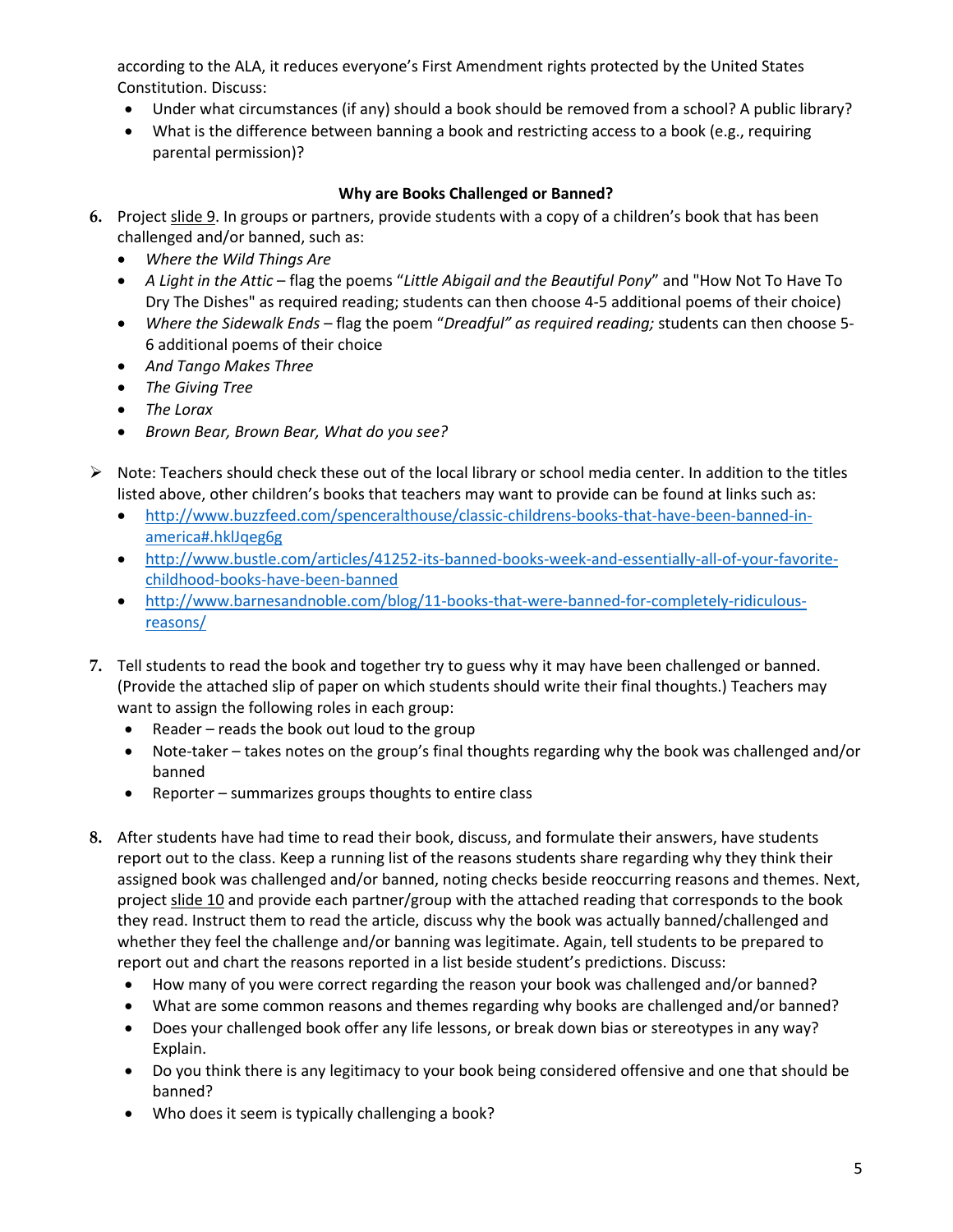- How/why might a person raising a challenge be trying to protect a child from the content of a book? Do you think it is important for children to read books with controversial and sensitive topics? Why or why not?
- Who is typically making the decision regarding what happens to a book (in terms of banning it, restricting access to it, changing its place in curriculum, etc.?) Do you think this is who should be making such decisions, or should it be someone else's decision? Explain.
- Based on what you've read and learned thus far, how has book banning changed over the years? (How does it look different now, compared to ancient times? Fifty years ago? Ten years ago?)

# **OPTIONAL: History of Book Banning**

**9.** Explain to students that books have been banned and challenged across the globe, now and throughout history. Provide students with the attached article, "A Brief History of Book Banning," and corresponding questions. This can be read in class individually or in partners, or as a homework assignment. Ensure class time be provided for discussing the article and its accompanying questions.

# **Celebrating Banned Books Week**

- **10.** Ask students to think about the themes they have discussed today, such as the freedom to read, the challenging and banning of books, censorship, First Amendment issues, etc. Discuss:
	- Why should you care about the freedom to read and related issues of challenging and banning books? How might these issues directly impact you?
	- How are the people who challenge books and the people who protect our right to read a book both using their First Amendment rights?
	- Who should be educated about book banning, the freedom to read, censorship, etc.?
	- In what ways do you think would be most effective for people to learn about issues of book challenges and bans, and the freedom to read in general?
	- Have you ever heard of Banned Books Week?
		- o Project slide 11 and explain to students that Banned Books Week is an annual national event celebrating the freedom to read and the importance of the First Amendment. (The 2015 celebration will be held from September 27 – October 3, 2015.) Banned Books Week highlights the benefits of free and open access to information while drawing attention to the dangers of censorship by spotlighting actual or attempted banning of books throughout the United States. (For more information about Banned Books Week, go to http://www.bannedbooksweek.org/)
- **11.** Tell students to imagine that they are on a team responsible for planning an event (or a week of events) to celebrate Banned Books Week. In partners or small groups, instruct students to reconsider all of the themes and ideas they've discussed throughout the lesson, while brainstorming creative ways to highlight these issues throughout Banned Books Week. Provide a few minutes for students to discuss ideas together and to create a list of potential projects, events, etc. that the school could take part in. Have students report their ideas back to the class and compile their thoughts in a list.

# **Banned Books Trading Cards**

**12.** Tell students that one of the ways the Chapel Hill Public Library celebrates Banned Books Week is by hosting an art contest in which artists submit trading card sized artwork (think baseball cards) that celebrates the freedom to read by highlighting a particular book/author that has been challenged and/or banned. A committee then selects the seven best entries and these are printed into a set of trading cards that are distributed to library visitors throughout Banned Books Week. Each day, a visitor receives a different card, so patrons must come to the library every day to get a complete set. (Teachers can see actual information about the Chapel Hill Public Library's trading cards at https://chapelhillpubliclibrary.org/banned-books/.) Project slide 12 and/or slide 13, both of which provide

trading card artwork that won in the past. Ask students to discuss: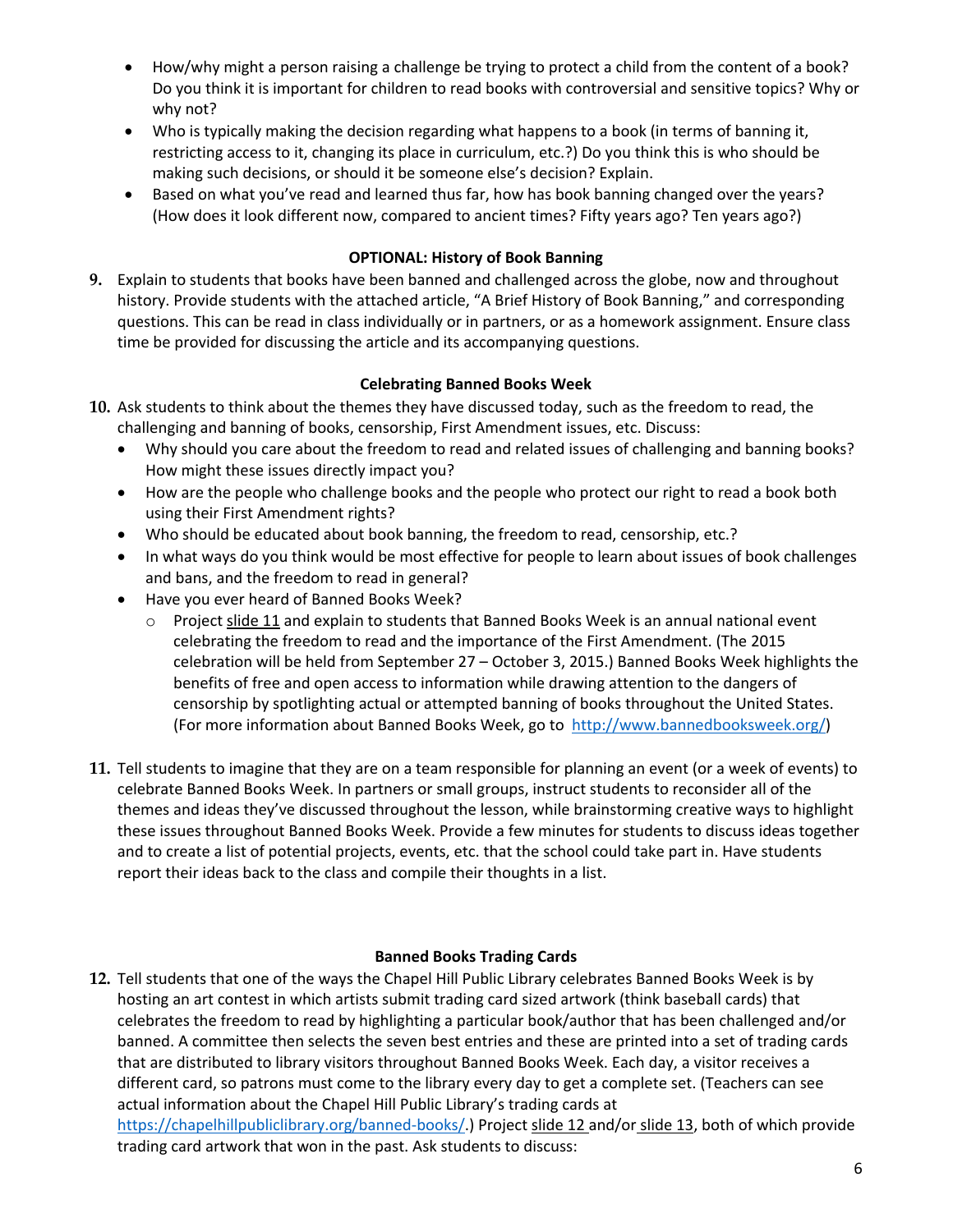- What do you see/first notice?
- What book or author do you think this could represent? What makes you think this?
- What message might the artist be trying to convey and what evidence makes you think this?
- **13.** After discussing, provide students with information about the trading cards:
	- The art on slide 12 is by Amy Hoppe and represents *Where the Wild Things Are* by Maurice Sendak.
		- $\circ$  Reason for Banning: Soon after its publication in 1963, many librarians found the book "too" frightening" and psychologists found it "too dark" for children. Sendak's *In the Night Kitchen* is one of the most frequently challenged and banned books.
		- $\circ$  Excerpt from Artist's Statement: My work celebrates everything I remember from my countless readings - an imagined landscape of bold textures and patterns, a place where you can be a bit free for just a moment until the real world calls and says, "It's time for dinner."
	- The art on slide 13 is by Jamie McPhail and represents *I Know Why The Caged Bird Sings* by Maya Angelou.
		- o Reason for Banning: Has had thirty-nine public challenges or bans since 1983. The majority of complaints were from parents who objected to the book's depiction of sexually explicit scenes, including the rape and molestation suffered by the author as an eight-year-old, but it also has been challenged for being "anti-white" and encouraging homosexuality.
		- $\circ$  Excerpt from Artist's Statement: My painting is one in the medium of encaustic. Beeswax is mixed with damar resin and pigments, and applied to the wood while molten. This piece features a poem of the same title and depicts the young Maya as a beautiful bird, surrounded by the bars of her cage.
- **14.** Tell students to imagine that they are an artist who has been hired by the library to create one of the trading cards to be distributed. Provide students with the attached culminating project description and go over the details of the project, in which students will design their own trading card for a challenged and/or banned book. (Teachers should decide whether to assign students a challenged/banned book, or whether to provide a list from which they can choose. Titles can be found at http://www.ala.org/bbooks/frequentlychallengedbooks/top10. Teachers should also determine if any class

time will be provided for research or creation of the art work.) Let students know the due date.

- **15.** On the day trading cards are due, have students display their work around the room and provide time at the beginning of class for students to rotate around the room and view each other's work. Teachers may want to provide students with a post-it note and tell them to place their post-it beside their favorite trading card. After students have reviewed the artwork, culminate with a discussion:
	- Which trading card interested you the most and why? (Teachers may want to pull the trading cards with the most Post-It's for further discussion.)
	- Did you see any similarities, repeated themes, common opinions, etc. among any of the trading cards? Were there any outliers in terms of themes or opinions represented?
	- What most surprised you about what you've learned regarding book challenges/bans, censorship, etc. and why?
	- If a book is challenged and you don't want it banned, what can you do?
	- Why should every person care about the freedom to read and related issues of challenging and banning books?

# **Additional Activities (OPTIONAL) –**

# **School and Free Speech Jigsaw Activity**

Have students examine various Supreme Court cases that ruled on the issue of the First Amendment in schools. Divide the class into up to eight groups (or less should the teacher choose to omit some of the attached cases) and pass out copies of one of the "Schools and Speech" handout to each group. (Ideally, print each case handout on different colored paper. This will make the transition to the second group easier.) Ask students to read their case summary and discuss the following questions as a group: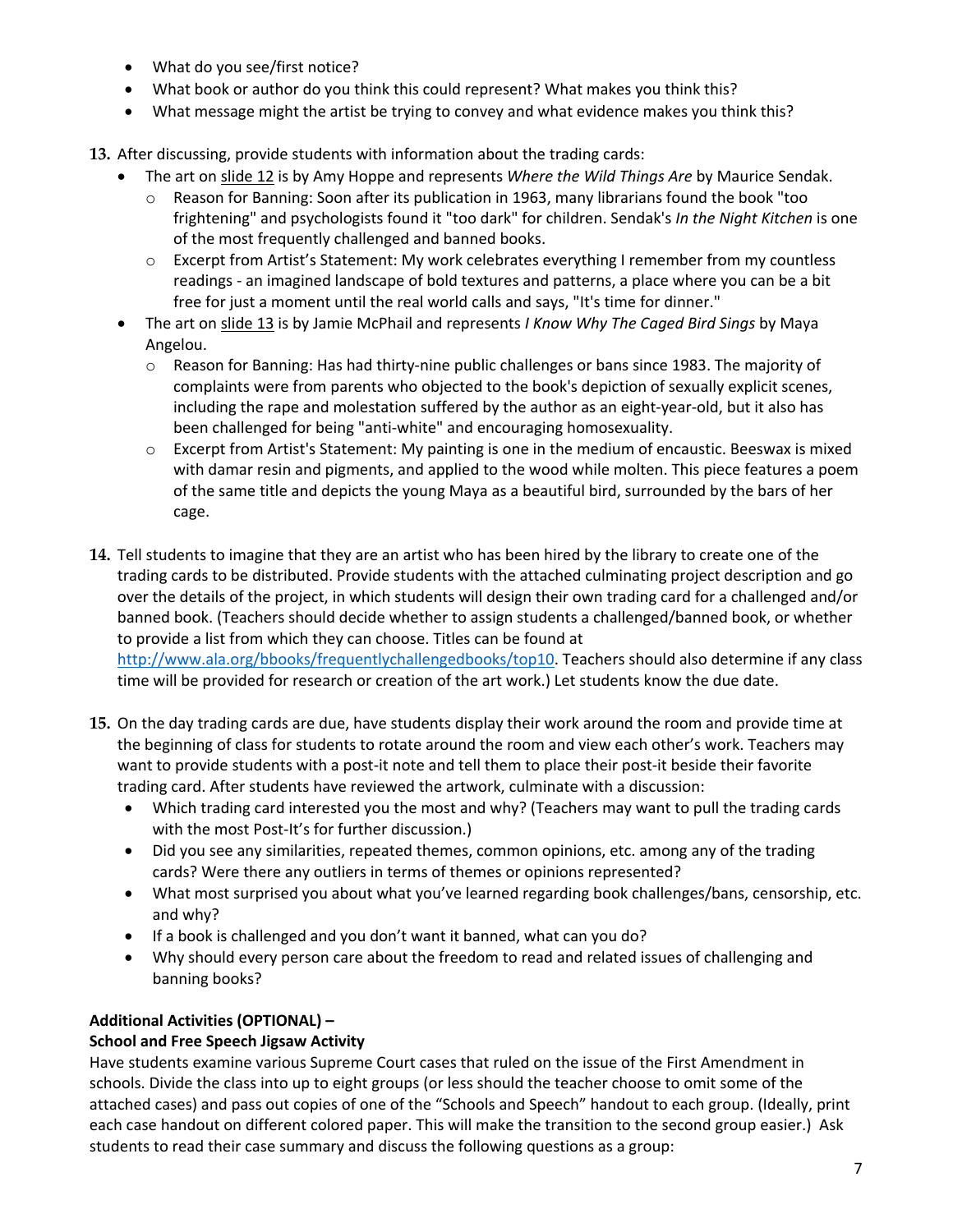- The mission of schools is to educate. How might this mission conflict with the First Amendment?
- What type of speech (religious, political, etc.) is at issue here?
- Do you agree with the Supreme Court's decision? Why or why not?
- Why do you think public schools (which are government agencies) are allowed to regulate speech in ways that other government agencies are not?

After 6-8 minutes, ask the students to jigsaw, so that new groups are re-formed with one person representing a different case in every new group. (At this point, each new group will have at least one person with each color of paper.) Provide students with the attached notes handout, tell each student to share a summary of their case with their new group, and instruct students to write three facts about each case while their classmates are presenting.

Reconvene as a class and discuss:

- Are there limits to the First Amendment? If so, what are they?
- Do students, and SHOULD students, have the same free speech rights as adults? Explain.
- Which Supreme Court case most relates to book banning and why? According to that case, is banning books from schools constitutional? Explain.
- In cases where a student's free speech rights were limited, what was the reasoning?
- Why is the First Amendment important?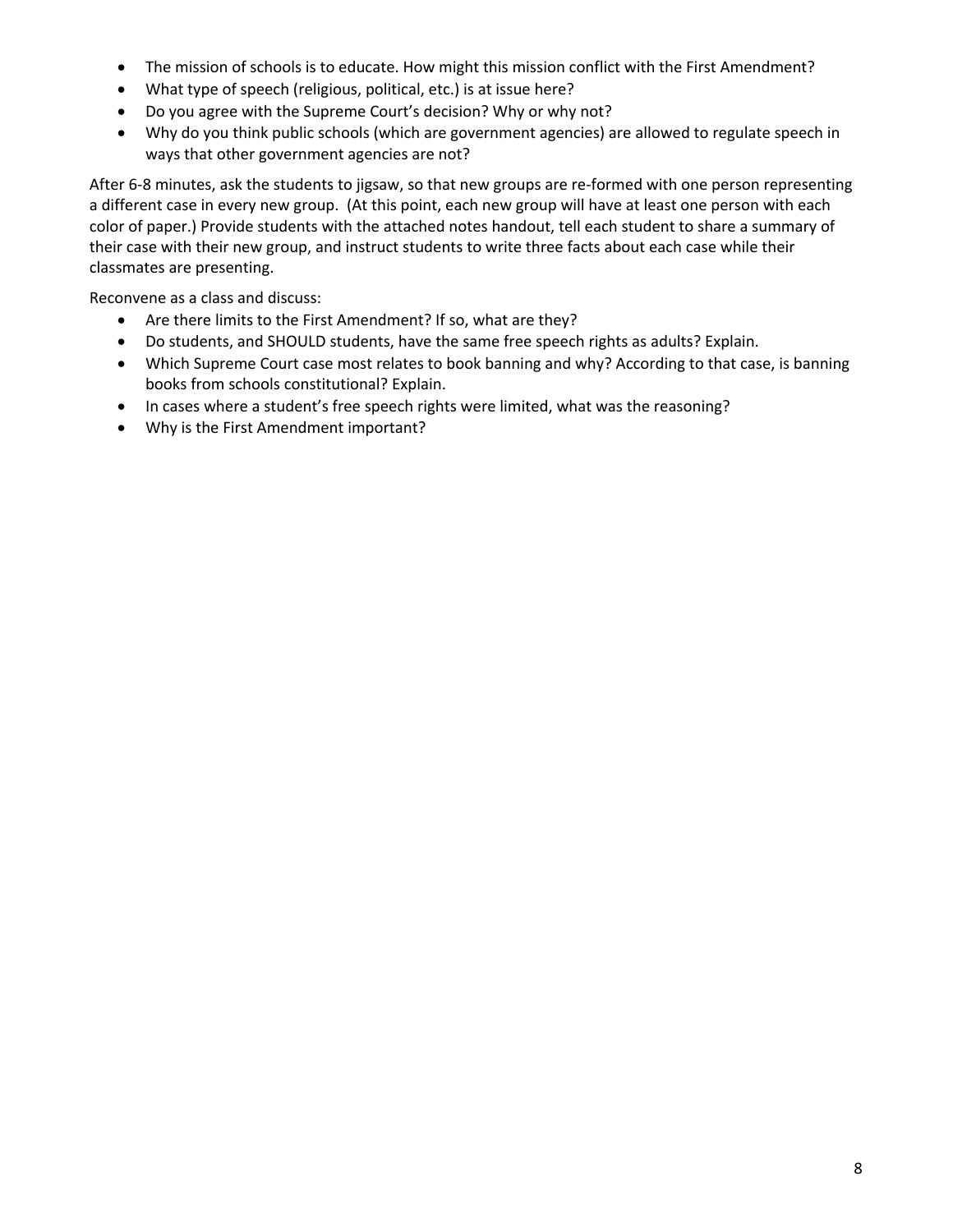#### **Title: \_\_\_\_\_\_\_\_\_\_\_\_\_\_\_\_\_\_\_\_\_\_\_\_\_\_\_\_\_\_\_\_\_\_\_\_\_\_\_\_\_\_\_\_**

#### **Read the book and discuss:**

- What messages/themes are present in this book? What lesson is being taught?
- Why do you think this book may have been challenged and/or banned?
- Does it surprise you that this book has been challenged and/or banned? Why or why not?

#### **Read the article and discuss:**

• What did you learn about why this book was actually banned/challenged? Do you agree or disagree with the concern that was presented regarding this book and why?

---------------------------------------------------------------------------------------------------------------------------------------------------

#### **Exploring Banned Books**

**Title: Title:** *Title:* 

#### **Read the book and discuss:**

- What messages/themes are present in this book? What lesson is being taught?
- Why do you think this book may have been challenged and/or banned?
- Does it surprise you that this book has been challenged and/or banned? Why or why not?

#### **Read the article and discuss:**

• What did you learn about why this book was actually banned/challenged? Do you agree or disagree with the concern that was presented regarding this book and why?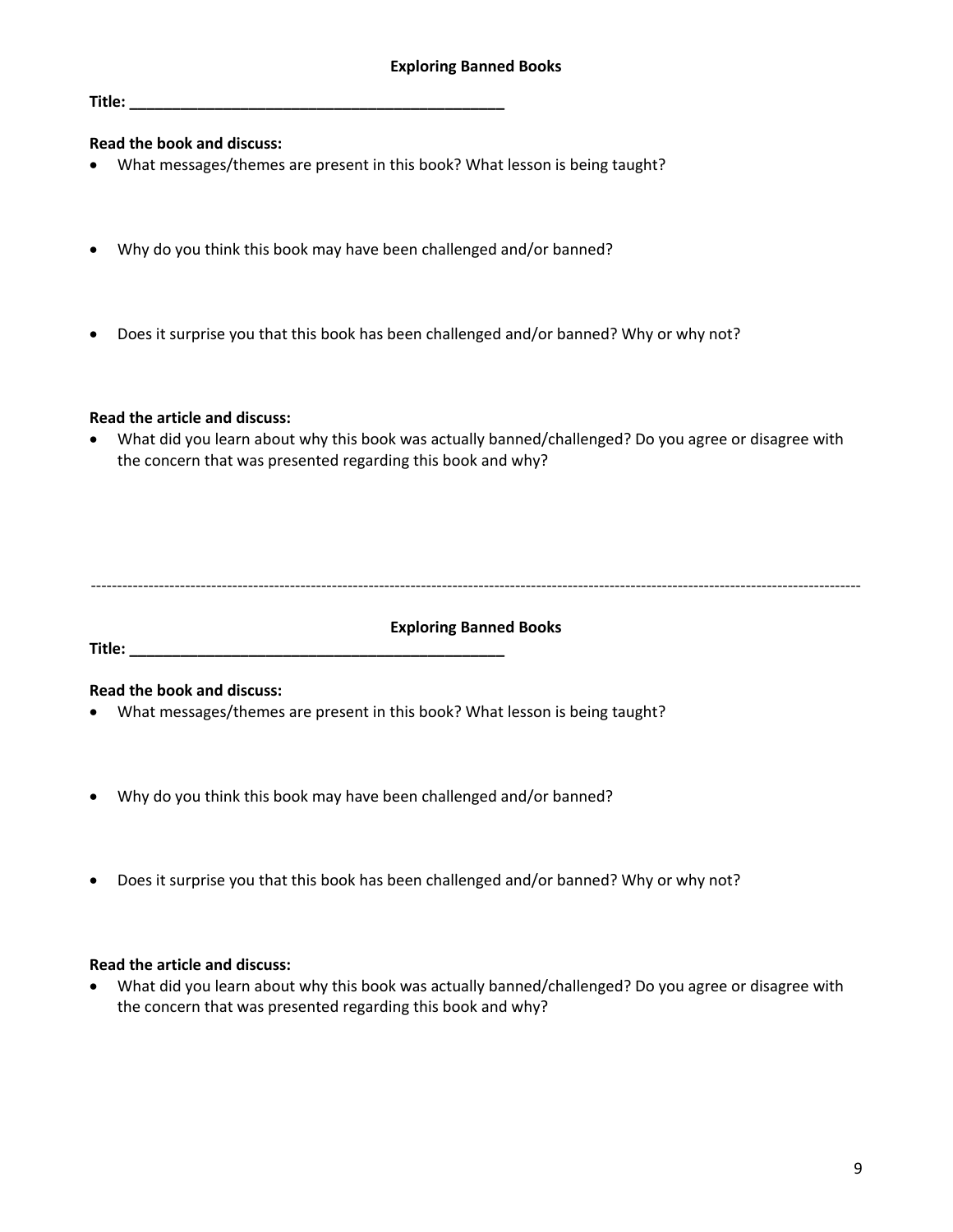

*Where the Wild Things Are* is a children's book written and illustrated by Maurice Sendak in 1963. Sendak spent 4 years in a tug of war with editors over the content of the storyline, but eventually won out, and the book saw print in 1967. Despite objections over the content, and being banned around the country immediately after its release, it went on to win dozens of awards, including the coveted Caldecott Medal for the most distinguished American picture book, and the affection of generations of fans.

Initial objections to the story were over its psychoanalytical interpretations, which takes issue with Max's process of learning to master his emotions. Max is a mischievous child. His behavioral issues consisted of nailing a sheet into the wall to make a tent, chasing his dog with a fork, and screaming at his mother that he will "eat her up." This realistic vision of childhood behavior was difficult for adults to contend with. These were not the sugarcoated, good boy images of childhood that existed in children's stories of previous generationsthese were argumentative, disobedient beings that many remember from true life.

A boy throwing a tantrum was considered dangerous behavior and Sendak was accused of glorifying Max's anger, prompting psychologists to condemn it as "too dark and frightening." In a March, 1969 column for Ladies' Home Journal, child psychologist Bruno Bettelheim called the book psychologically damaging for 3- and 4-year-olds. He thought the idea that a mother would deprive a child of food was an inappropriate form of punishment, and that it would traumatize young readers.

Thus, it was banned heavily in the American South, and by libraries nationwide in the first years of its release for being frightening and too dark. *Where the Wild Things Are* has also been challenged over the years for images considered to promote witchcraft and supernatural elements.

But children continued to embrace it, and the story about the boy who went to world of the Wild Things changed not only their lives, but literature, forever.

Sources: *Christian Science Monitor, Yahoo, University of Virginia, Associated Content http://bannedbooks.world.edu/2011/04/10/banned-books-awareness-wild-maurice-sendak/*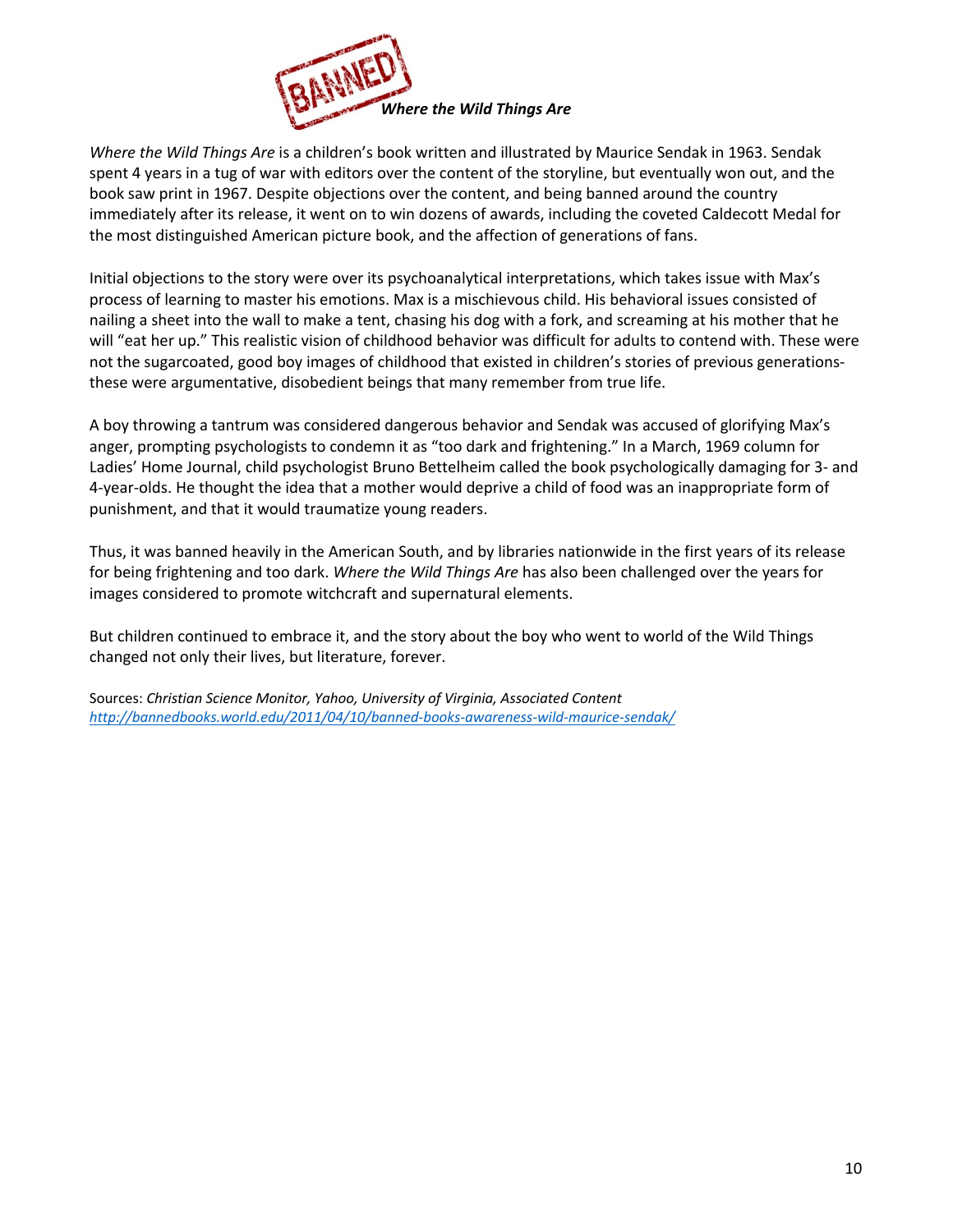

Who would have ever thought that a touching story about a penguin family who lived in the Central Park Zoo could cause such a tangle? The picture book *And Tango Makes Three* by authors Justin Richardson and Peter Parnell tells the true story of three Chinstrap penguins—Roy, Silo, and their adopted daughter, Tango. The book opens with a scene of Central Park and its Zoo as an idyllic place for children and families, including the zoo animals and their families. The Central Park Zookeeper observed that they had a pair of male penguins, Roy and Silo, who liked to do everything together. They built a nest together like the other mating penguins, but could not lay an egg. So one day, the Zookeeper bought the pair an extra egg that needed to be cared for, produced by another penguin couple. Roy and Silo took turns sitting on it to keep it warm—until it hatched. The Zookeeper named the chick Tango—because it takes two to make a Tango. Roy and Silo doted on her, and Tango became the first penguin chick at the zoo to have two daddies.

Despite the happy ending to the tale, *Tango* challenged some Americans' ideas and assumptions about homosexuality, age-appropriateness of the material, and raised the thorny question about what makes a family. Since its publication by Simon and Shuster in 2005, *And Tango Makes Three* has topped the ALA's 10 Most Challenged Books List.

Re-shelving the book was one way that libraries tried to get around the "problem" with *Tango*. Rolling Hills (Mo.) Library Director Barbara Read moved the book from the popular picture book section to the lessbrowsed non-fiction area when parents complained about the gay themes in the title. School Superintendent Edgar Hatrick III of Loudon, VA made a decision to move Tango from the Sugarland Elementary School to an area only accessible by parents and teachers after a parent complained about gay themes in the book. What helped *Tango* remain available in school and public libraries in some cases was the precedent set by the decision in *Island Trees School District Board of Education v. Pico* in 1981, which ruled that a Board of Education's decision to ban certain books from its school libraries violated First Amendment protections.

But if penguins can survive the brutal Antarctic winter, they can surely survive the challenges of access to *And Tango Makes Three.*

*Source: http://www.nypl.org/blog/2013/09/23/banned-books-week-and-tango-makes-three*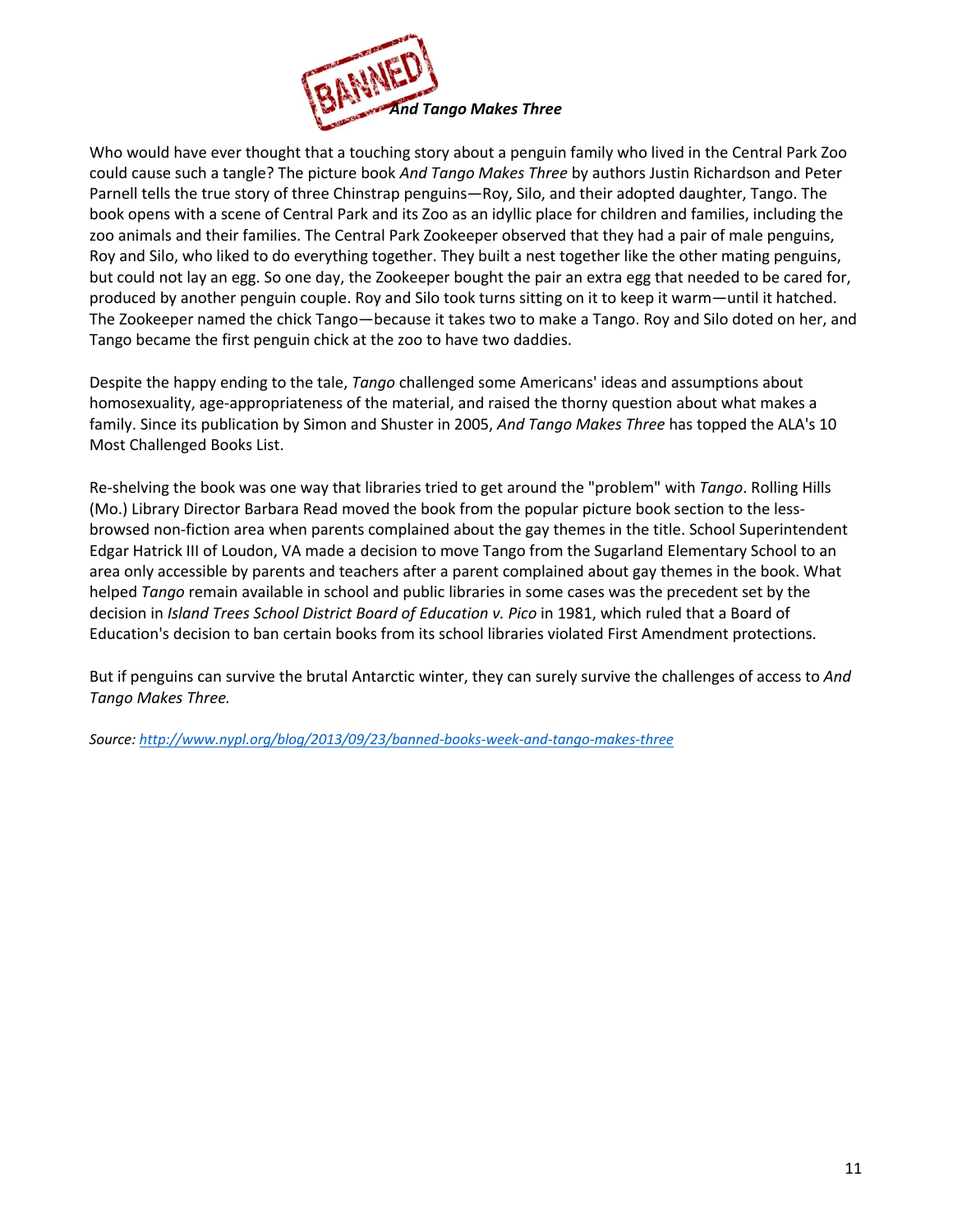#### **Shel Silverstein**



For more than 40 years the books of Sheldon Allan "Shel" Silverstein have entertained and delighted readers as they are shared by fans and passed down to younger generations. *The Giving Tree* is one of the most beloved children's stories of all time; *A Light in the Attic* and *Where the Sidewalk Ends* are many a child's first introduction to poetry. These books have endured because Silverstein paints a whimsical world of fantasy that teaches us valuable and philosophical lessons, while at the same time making us laugh at absolute nonsense.

So what could be so evil about these tales that the American Library Association has Silverstein on its list of frequently banned books?

The controversy over *The Giving Tree* is mostly due to debate over its interpretation. Was the tree selfless or self-sacrificing? Was the boy selfish or reasonable in his demands of the tree? Some psychologists claim the book portrays a "vicious, one-sided relationship" between the tree and the boy; with the tree as the selfless giver, and the boy as the greedy person who takes but never gives.

*A Light in the* Attic has been challenged for containing "Suggestive illustrations." The criticisms continued when, in 1985, challengers at Cunningham Elementary School in Beloit, Wisconsin, said that *A Light in the Attic* "encourages children to break dishes so they won't have to dry them." As soon as the news of one school district banning the books was revealed, other schools across the nation quickly jumped on the bandwagon. By the end of the 20<sup>th</sup> century it was at #51 for the 100 most banned books of the 1990's.

The poem "*Little Abigail and the Beautiful Pony*" led to condemnation by the Fruitland Park Elementary School in Lake County, Florida since little Abigail, whose parents refused to buy her a pony, dies at the end. The decision was later overturned by an advisory committee of parents and teachers. Other objections included the mention of supernatural themes such as demons, devils, and ghosts in many of the poems. Such was the case at an elementary school in Mukwonago, Wisconsin, where the charges were made that the poems "glorified Satan, suicide, and cannibalism."

*Where the Sidewalk Ends* was yanked from the shelves of West Allis-West Milwaukee, Wisconsin school libraries in 1986 over fears that it "promotes drug use, the occult, suicide, death, violence, disrespect for truth, disrespect for authority, and rebellion against parents." Members of the Central Columbia School District in Bloomsburg, Pennsylvania objected to the poem *Dreadful* over the line "someone ate the baby" because they feared some of their more impressionable students might actually be encouraged to engage in cannibalism. *Sidewalk* was also challenged in the Xenia, Ohio, school district in 1983; and by the public school system in Minot, North Dakota in 1986.

Silverstein's books have sold more than 20 million copies worldwide in 20 different languages, and he is the recipient of many literary awards, including a Grammy and an Oscar for his songwriting.

*Source: http://bannedbooks.world.edu/2011/08/15/banned-books-awareness-shel-silverstein*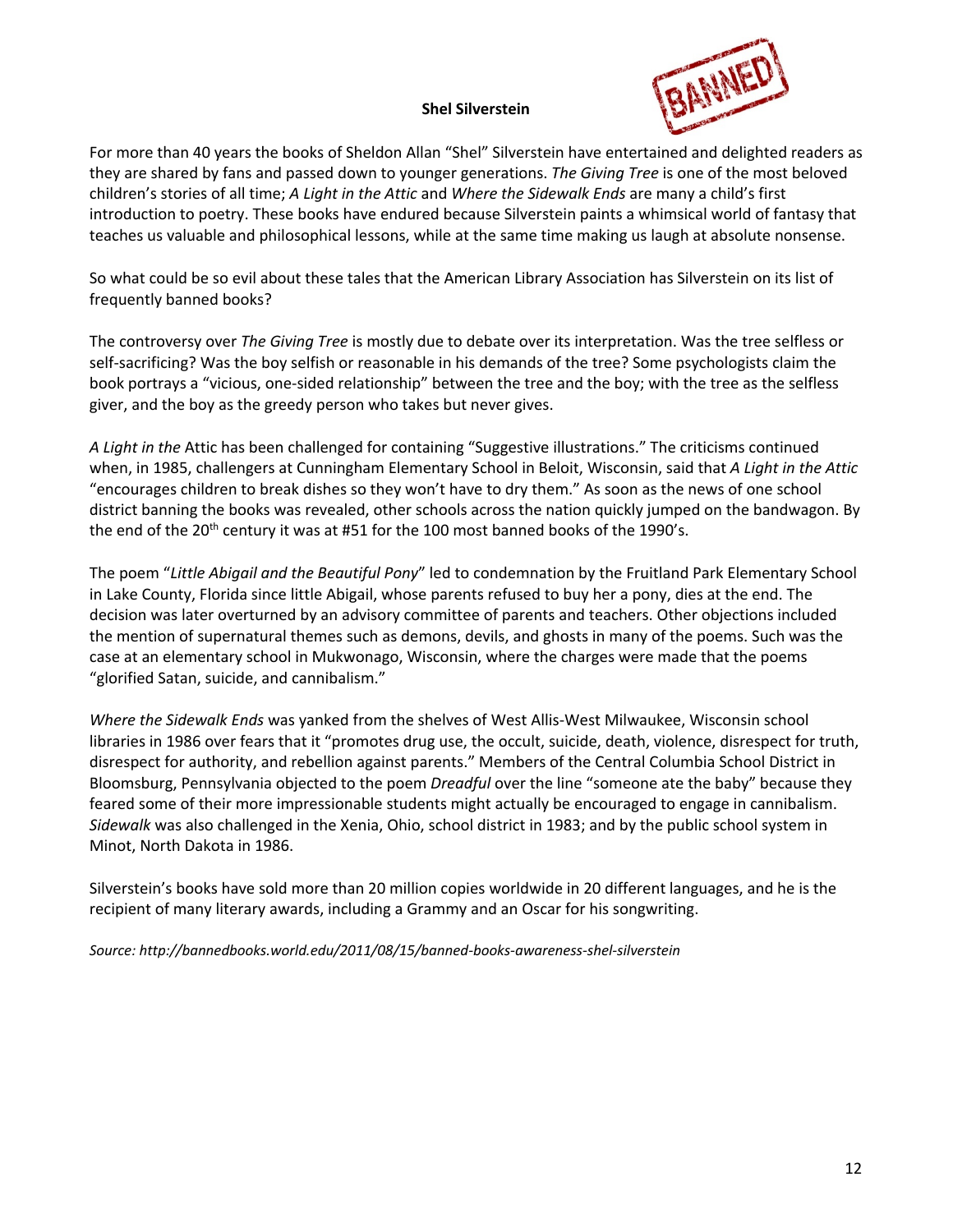# **Turning Grinch-Like on Dr. Seuss: Town's Loggers Want** *The Lorax* **Axed**



*September 14, 1989*

LAYTONVILLE, Calif. — Beloved children's author Dr. Seuss is under attack by logging families in a rural upper Northern California town who want his 1971 classic, "The Lorax," chopped as required reading by their kids.

A special committee of the Laytonville Unified School District met Wednesday to consider a complaint that the book "criminalizes" tree-cutting. "It seems as though the battle lines are drawn right down the main street of Laytonville," an unincorporated community where both logging interests and environmentalists are prominent, District Supt. Brian Buckley said.

Teachers of the Mendocino County community, for the second year and with approval of the school board, have placed "The Lorax" on its required reading list for second graders. But Judith Bailey, with backing from other logging families, filed a complaint with the school district demanding that the book be at least downgraded to optional reading. Her husband, Bill, is a nationwide logging equipment wholesaler. He has posted warnings about "The Lorax" in his mail-order catalogue.

Petitions have been circulated through the community by both sides. Backers of the book defend its worthiness and the principal of academic freedom.

Dr. Seuss, 85, an award-winning humorous children's author whose real name is Theodor Geisel, and his publisher, Random House, have had no comment on the controversy.

The Baileys' 8-year-old son, Sammy, inadvertently set off the battle. He came home from school one day declaring: "Poppa, we can't cut trees down. It's not good. You take the houses away from the little animals."

Bill Bailey has charged that "The Lorax" "criminalizes a very legitimate and needed industry, implies we lack concern, ignores that we are planting trees, that we give a damn about the creeks and erosion . . . and that we are looking for sustained yield."

Considering the complaint against the book was a panel of two teachers, two community representatives, two school administrators, a school librarian technician and a librarian from outside the district. The committee will make a recommendation to the school board.

"The Lorax" was chosen for its readability, content and age appropriateness, Buckley said. "It has been taught before and will remain on the core literature list as required reading for second-graders unless the school board decides otherwise," Buckley said.

Of the dispute, Buckley said, "I think it's a local manifestation of a much larger issue"--the "timber wars" in Northern California, pitting lumber interests against conservationists. "The timber industry feels like it's under siege," Buckley said. "This area also attracts a large number of environment-oriented people who are concerned about the number of trees getting cut. We're the only governmental body for 50 miles, so this school district has become the stage on which the drama is played out. Everyone seems to have an opinion on the issue."

NOTE: In 1989, the Unified School District in Laytonville, CA made the final decision to ban the Lorax because it "criminalized the forest industry".

*Source: http://articles.latimes.com/1989-09-14/local/me-485\_1\_school-board*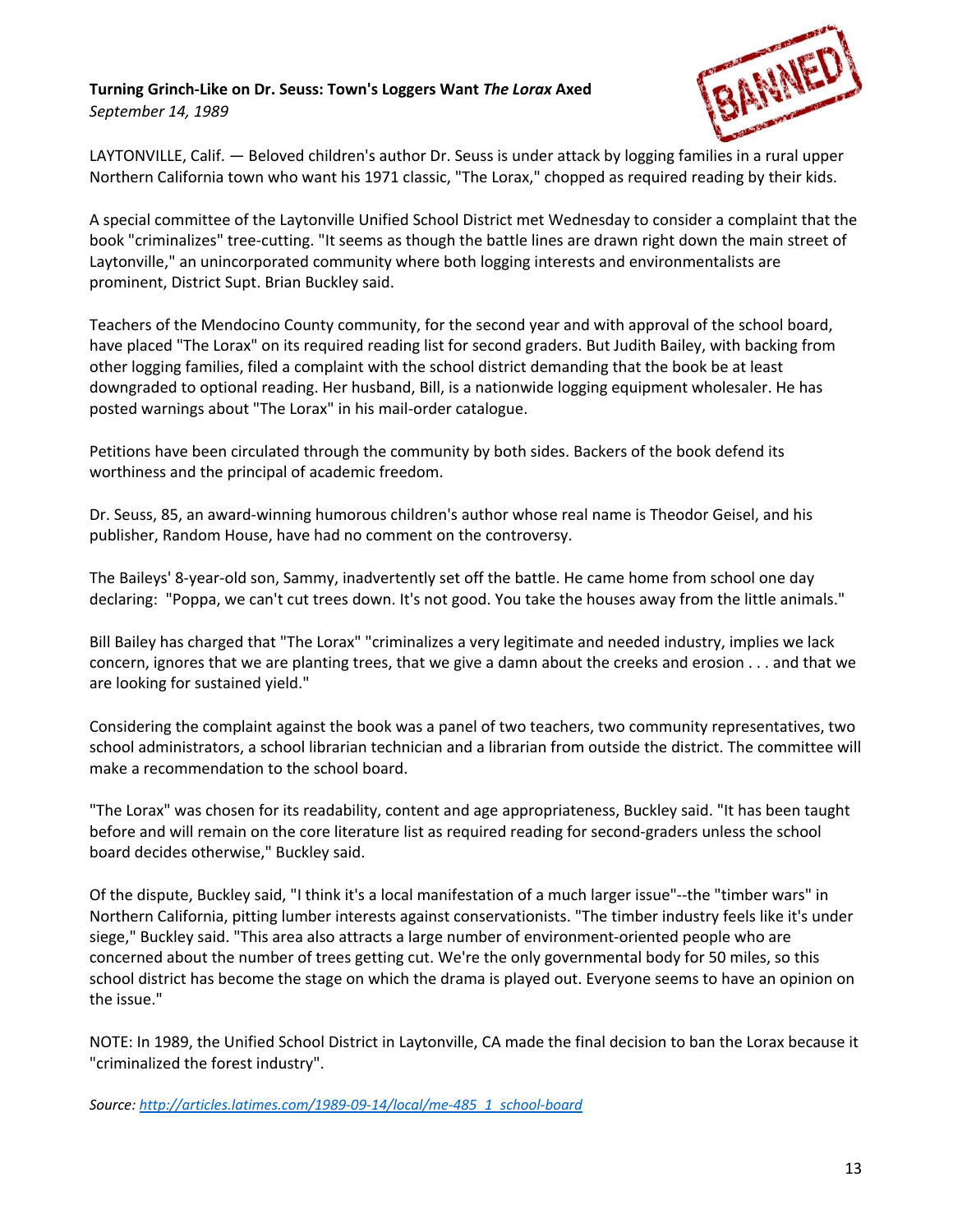

What do the authors of the children's book *Brown Bear, Brown Bear, What Do You See?* and a 2008 book called *Ethical Marxism: The Categorical Imperative of Liberation* have in common?

Both are named Bill Martin and, for now, neither is being added to Texas schoolbooks.

In its haste to sort out the state's social studies curriculum standards this month, the State Board of Education tossed children's author Martin, who died in 2004, from a proposal for the third-grade section. Board member Pat Hardy, R-Weatherford, who made the motion, cited books he had written for adults that contain "very strong critiques of capitalism and the American system."

Trouble is, the Bill Martin Jr. who wrote the *Brown Bear* series never wrote anything political, unless you count a book that taught kids how to say the Pledge of Allegiance, his friends said. The book on Marxism was written by Bill Martin, a philosophy professor at DePaul University in Chicago.

Bill Martin Jr.'s name would have been included on a list with author Laura Ingalls Wilder and artist Carmen Lomas Garza as examples of individuals who would be studied for their cultural contributions.

Hardy said she was trusting the research of another board member, Terri Leo, R-Spring, when she made her motion and comments about Martin's writing. Leo had sent her an e-mail alerting her to Bill Martin Jr.'s listing on the Borders.com web site as the author of *Ethical Marxism*. Leo's note also said she hadn't read the book. "She said that that was what he wrote, and I said: '... It's a good enough reason for me to get rid of someone,'" said Hardy, who has complained vehemently about the volume of names being added to the curriculum standards.

In an e-mail exchange, Leo said she planned to make a motion to replace Bill Martin and sent Hardy a list of possible alternatives. Hardy said she thought she was doing what Leo wanted when she made the motion. Leo, however, said she wasn't asking Hardy to make any motions. She said she didn't do any "research."

"Since I didn't check it out, I wasn't about to make the motion," Leo said, adding that she never meant for her "FYI" e-mail to Hardy to be spoken about in a public forum. Hardy said that her interest was in paring down that list and she didn't mean to offend anyone.

For some, however, the mix-up is an indicator of a larger problem with the way the elected board members have approached the update of state curriculum standards. Board members will take up social studies standards again in March. They plan a final vote on updates in May.

Hardy's motion is "a new low in terms of the group that's supposed to represent education having such faulty research and making such a false leap without substantiating what they're doing," said Michael Sampson, Martin's co-author on 30 children's books.

*Source: Traci Shurley, Fort Worth Star-Telegram http://www.dallasnews.com/news/state/headlines/20100125-name-confusion-gets-kids-author-banned-from-texas-*

*curriculum.ece*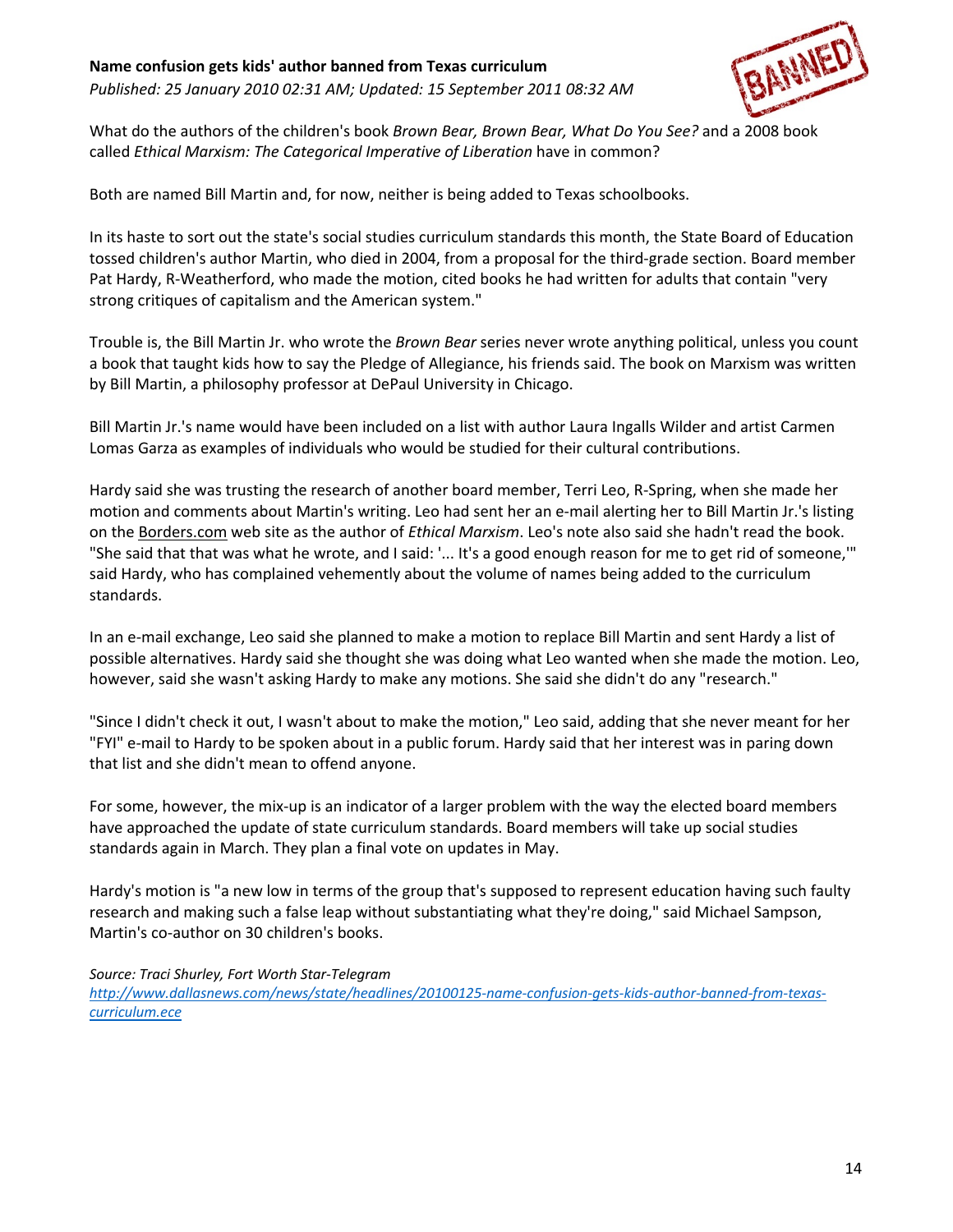**A Brief History of Book Banning** from the First Amendment Center

(http://www.firstamendmentcenter.org/banned-books)



Book-banning in school libraries is only the latest battleground in a centuries-old war over the censorship of ideas. In ancient times, when hand-scribed books existed in only one or a few copies, destroying them (usually by burning) guaranteed that no one would ever read them. Once the invention of the printing press around 1450 by Johann Gutenberg made it possible to circulate many copies of a book, book-burning, though still highly symbolic, could no longer effectively control the distribution of texts.

Twenty years after Johann Gutenberg's invention, the first popular books were printed and sold in Germany; within another 20 years, Germany's first official censorship office was established when a local archbishop pleaded with town officials to censor "dangerous publications." In England, Henry VIII established a licensing system requiring printers to submit all manuscripts to Church of England authorities for approval and in 1529, he outlawed all imported publications. In 1535, the French king Francis I issued an edict prohibiting the printing of books. By 1559, in reaction to the spread of Protestantism and scientific inquiry, the Roman Catholic Church issued the *Index Librorum Prohibitorum,* likely the first published and most notorious list of forbidden books. The purpose of the *Index* was to guide secular censors in their decisions as to which publications to allow and which to prohibit, since printers were not free to publish books without official permission. At a time when society was dominated by religion, religious and secular censorship were indistinguishable. The Catholic Church continued to print this *Index,* which grew to 5,000 titles, until 1966, when Pope Paul VI terminated the publication.

Censorship followed the European settlers to America. In 1650, a religious pamphlet by William Pynchon was confiscated by Puritan authorities in Massachusetts, condemned by the General Court and burned by the public executioner in the Boston marketplace. The incident is considered to be the first book-burning in America.

The pioneer of modern American censorship was Anthony Comstock, who founded the New York Society for the Suppression of Vice in 1872. In 1873, using slogans such as "Morals, not art and literature," he convinced Congress to pass a law, thereafter known as the "Comstock Law," banning the mailing of materials found to be "lewd, indecent, filthy or obscene." Between 1874 and 1915, as special agent of the U.S. Post Office, he is estimated to have confiscated 120 tons of printed works. Under his reign, 3,500 people were prosecuted although only about 350 were convicted. Books banned by Comstock included many classics: Chaucer's *Canterbury Tales, The Arabian Nights,* and Aristophanes' *Lysistrata.* Authors whose works were subsequently censored under the Comstock Law include Ernest Hemingway, James Joyce, F. Scott Fitzgerald, Victor Hugo, D.H. Lawrence, John Steinbeck, Eugene O'Neill and many others whose works are now deemed to be classics of literature.

The Comstock Law merely formalized what had been a "gentleman's agreement" among publishers, booksellers and librarians enforcing a Victorian "code" of literary propriety. In the 1920s, nationally publicized court battles over such novels as James Joyce's *Ulysses,* began to erode this code. The frightening specter of the Nazi book-burnings in Germany in 1933 crystallized anti-censorship sentiment in the United States. Within a few months after the book-burnings in Germany, the landmark federal court decision in *United States v. One Book Called "Ulysses"* clearing *Ulysses* broke the back of the Comstock Law.

# **Book-banning now**

Despite the lessons of the past, incidents of book-banning have continued to the present. Many of the most recent incidents occur at a local level, in public schools and libraries. Henry Reichman, in *Censorship and Selection: Issues and Answers for Schools,* defines censorship as: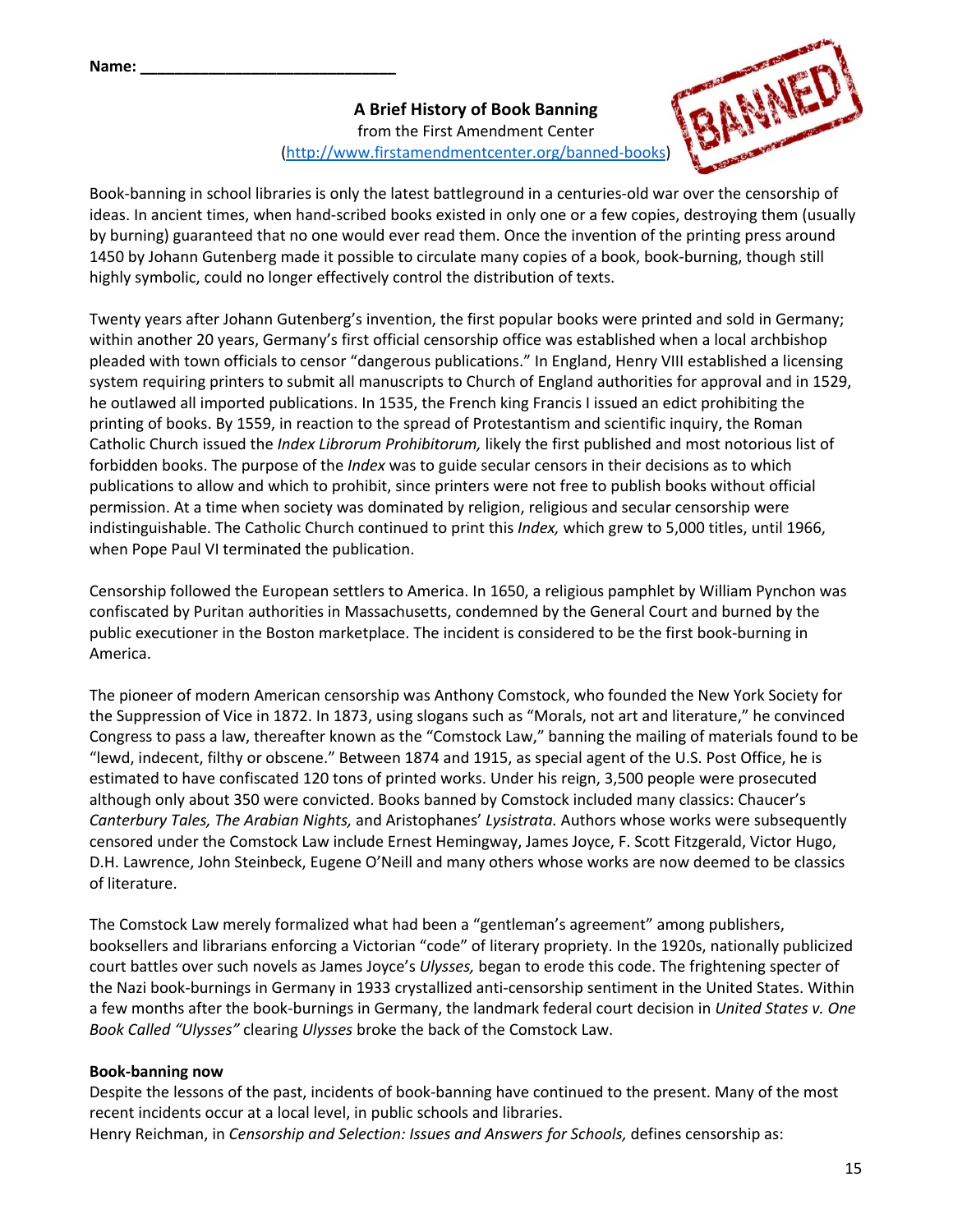"[T]he removal, suppression, or restricted circulation of literary, artistic or educational material — of images, ideas and information — on the grounds that these are morally or otherwise objectionable in light of standards applied by the censor."

People trying to ban books from libraries do not usually regard their efforts as censorship. A member of the community, school board member or parent objects to, or "challenges," a book, requesting its removal or sequestration so that students may not have free access to it. Most frequently, books are challenged because they contain profanity or violence, sex or sex education, homosexuality, witchcraft and the occult, "secular humanism" or "new age" philosophies, portrayals of rebellious children, or "politically incorrect," racist or sexist language. The American Library Association has documented more than 6,000 such challenges in the United States between 1990 and 2000.

If enough people protest the challenge, the book may not be removed. But sometimes no one notices: A book is removed and stays lost to a school or community. Sometimes a parent, community member or even a librarian fearing controversy will quietly remove the book from the shelf. It is impossible to document and quantify this form of "stealth censorship." Judith F. Krug, the American Library Association's director of the Office for Intellectual Freedom, estimates that for every recorded book challenge, as many as four or five challenges go unreported.

Classic literature such as Mark Twain's *The Adventures of Huckleberry Finn* and John Steinbeck's *Of Mice and Men* were among the top 10 most frequently challenged books from 1990 to 2000, according to the ALA's Office for Intellectual Freedom. Of the 448 recorded challenges in 2001 (down from 646 in 2000), the most often challenged were those in the Harry Potter series, for its focus on wizardry and magic and "Satanic influence."

## **The** *Pico* **decision**

In 1975, several members of the school board from the Island Trees School District on Long Island, N.Y., obtained a list of books deemed "objectionable" by Parents of New York United, a conservative organization. The board determined that the district's school libraries contained several titles on the list, such as *Slaughterhouse Five,* by Kurt Vonnegut Jr. and *Black Boy,* by Richard Wright. The school district's established policy required the school superintendent to appoint a review committee upon a receipt of a complaint about a book. Nevertheless, the board members arranged to have the books "unofficially" removed from the libraries without appointing a committee. (To see the full book list, go to http://www.firstamendmentcenter.org/banned-books)

When word of its actions reached the news media, the board issued a press release that characterized the books as "anti-American, anti-Christian, anti-Semitic and just plain filthy." They said the books contained "obscenities, blasphemies, brutality and perversion beyond description," and concluded that "it is our duty, our moral obligation, to protect the children in our schools from this moral danger as surely as from physical and medical dangers."

A committee later appointed by the superintendent determined that several of the books should be placed back on the shelves. The board rejected the recommendations of the committee and again ordered that the books be removed. Steven Pico, a 17-year-old high school student, led a group of students who sued the board in U.S. District Court, claiming a denial of their First Amendment rights. The district court found in favor of the board, citing "respect for the traditional values of the community and deference to a school board's substantial control over educational content." The students appealed to the 2nd U.S. Circuit Court of Appeals, which reversed the decision and sent the case back to the district court for trial. The school board then appealed to the U.S. Supreme Court.

A closely divided Supreme Court ruled 5 to 4 in favor of the students. Writing for the plurality, Justice William Brennan reasoned that the First Amendment right to *express* ideas must be supported by an implied right to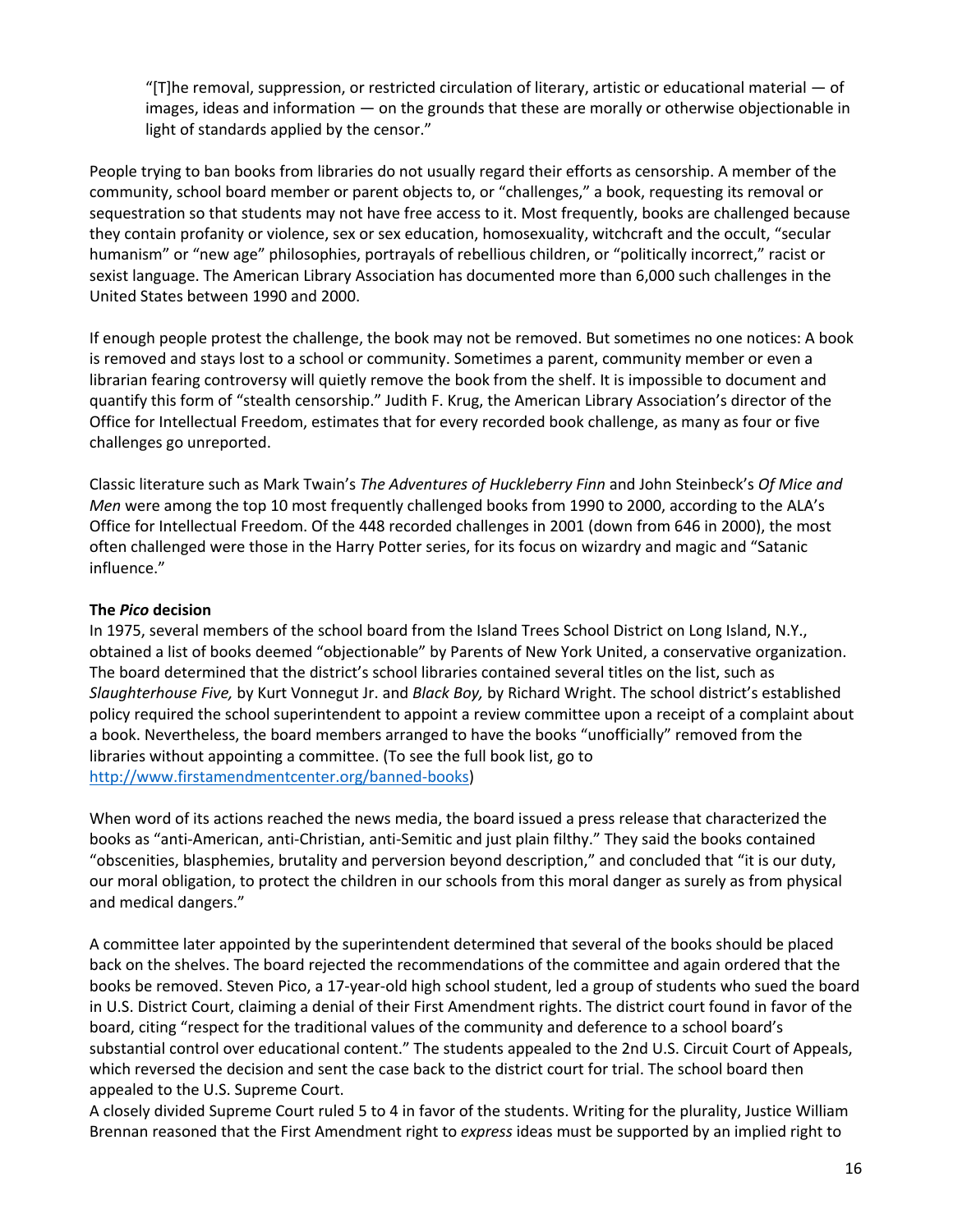*receive* information and ideas. While school officials do have significant authority to control the content of speech in schools, that power is not absolute: "…students may not be regarded as closed-circuit recipients of only that which the State chooses to communicate." School officials "cannot suppress 'expressions of feeling with which they do not wish to contend.'"

Brennan noted that the "special characteristics of the school library make that environment especially appropriate for the recognition of the First Amendment rights of students." Nevertheless, he emphasized that his decision was a narrow one, limited to the *removal* of books from a school library, and not extending to the *acquisition* of books or their use in the school curriculum. Brennan also recognized that local school boards had "broad discretion in the management of school affairs," and said that if a board acted solely upon the "educational suitability" of the books in question or solely because the books were "pervasively vulgar," such actions would not be unconstitutional.

Since *Pico,* First Amendment litigation involving book censorship in schools has usually turned on the rights of a school board to control classroom curricula by prohibiting the use of certain texts and/or an inquiry into whether a certain challenged text is "vulgar."

In 1989, the 11th U.S. Circuit Court of Appeals upheld a Florida school board's removal of a previously approved classroom text because of its perceived vulgarity and sexual explicitness (*Virgil v. School Board of Columbia County*). Interestingly enough, the high school literature textbook was banned because it contained selections from Aristophanes' *Lysistrata* and Chaucer's *The Miller's Tale,* two authors whose works were among the thousands banned under the Comstock Law in the late 19th century.

*Source: http://www.firstamendmentcenter.org/banned-books*

# **Answer:**

- **1.** What is censorship?
- **2.** Why was censoring books easier in ancient times?
- **3.** What impact do you think the invention of the printing press had on the spread of information and ideas?
- **4.** Why do you think censorship increased as the availability of books increased?
- **5.** What was the Comstock Law?
- **6.** Many books considered literary classics have been challenged and censored throughout history why do you think this is the case?
- **7.** What led to the Comstock Law and censorship being questioned more?
- **8.** Where do most attempts to ban books occur today?
- **9.** Is trying to have a book banned a form of censorship in your opinion? Why or why not? Why do you think most people challenging books don't view their actions as censorship?
- **10.** What are the most frequent reasons books are challenged and/or banned?
- **11.** Why do you think many challenges and bans of books go unnoticed?
- **12.** Summarize the US Supreme Court case, *Island Trees School District v. Pico*. What was the decision in this case?
- **13.** How would you describe Steven Pico?
- **14.** Why do you think Justice Brennan reasoned that school libraries are especially appropriate for the recognition of the First Amendment rights of students?
- **15.** While Justice Brennan seemed to favor First Amendment rights, how did this decision still leave the door open for school districts to ban books? Do you agree that school districts should have this right? Why or why not?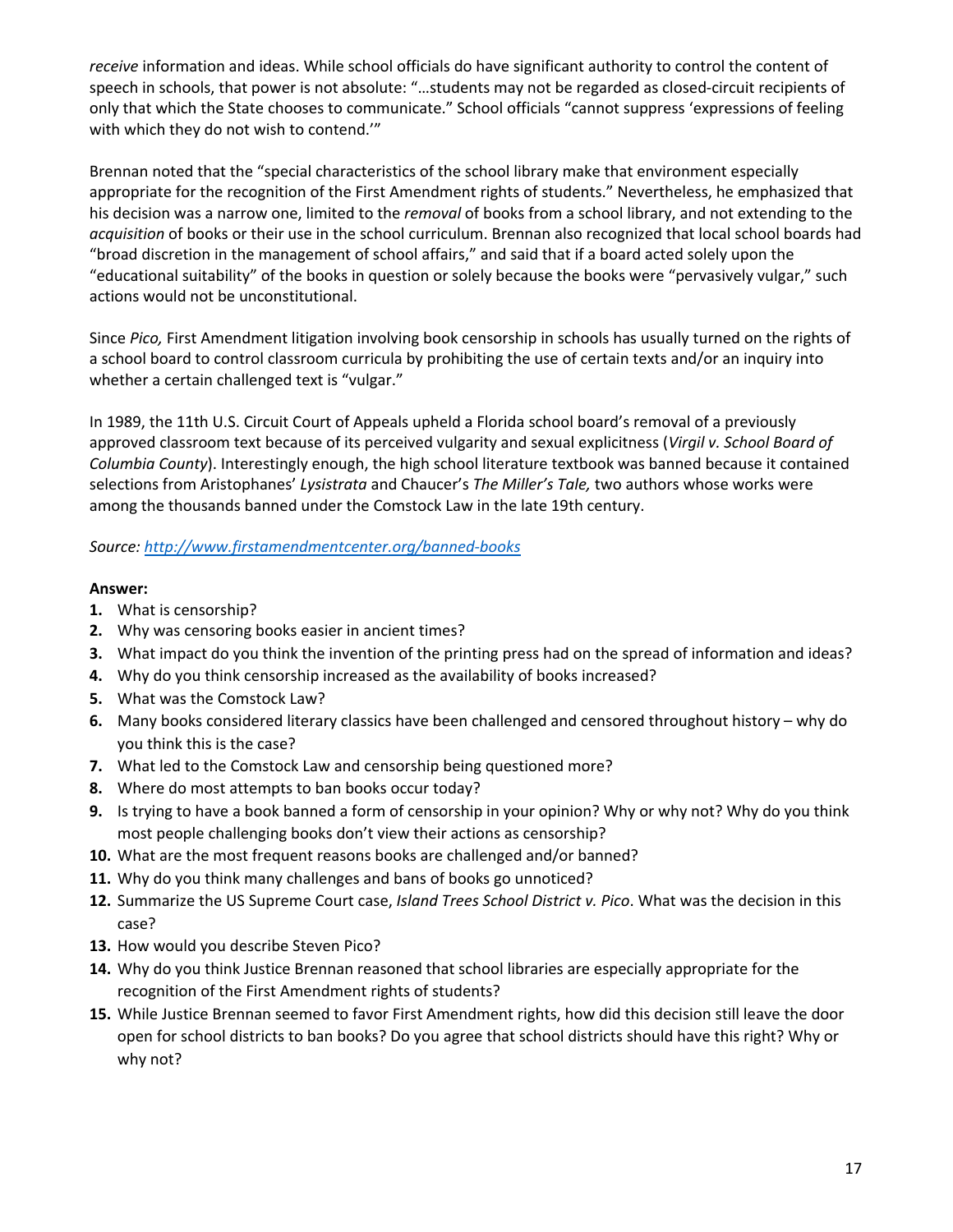# **Call for Local Artists to design Banned Books Trading Cards**

Your local library wants to celebrate Banned Books Week in an interesting, fun, and unique way. They are commissioning trading cards on banned books and related themes (i.e., freedom to read, First Amendment, censorship, etc.) to be designed, and one card will be given out each day of Banned Books Week – this means the public can collect an entire set of Banned Books Trading Cards if they visit the library each day!



Imagine that you are an artist who has been hired by the library to create one of the trading cards to be distributed. Your task is to:

- Design a small post-card sized (e.g., 3 x 5 or 4 x 6) work of art inspired by a banned/challenged book or author. You will need to research your book to learn about its history, and when and why it was challenged/banned.
- Your card should contain artwork on the front that represents the challenged/banned book and/or its author in some way. The artwork can be literal, interpretive, abstract, etc. It can contain text, drawings, images, etc. It can be:
	- o Original art done by hand
	- o Graphic art designed via a computer
	- o A combination of original art and other materials (i.e., a collage or mosaic)
	- o Something else! You can be creative as long as your trading card represents a banned/challenged book.
- On the back of the card you must include an "artist's statement." In this statement, you should include information about the highlighted book or author. This must include the name of the book and author and information about challenges or bans of the book. You should also include a brief statement regarding what you are illustrating about the book/author in your art. (What message or point are you trying to convey with your art?)



#### **Example: Due date: Due date:**



*\*\*\*The back of your card will have more room for a 1-2 paragraph artist statement, since you will not need to include organizational logos.*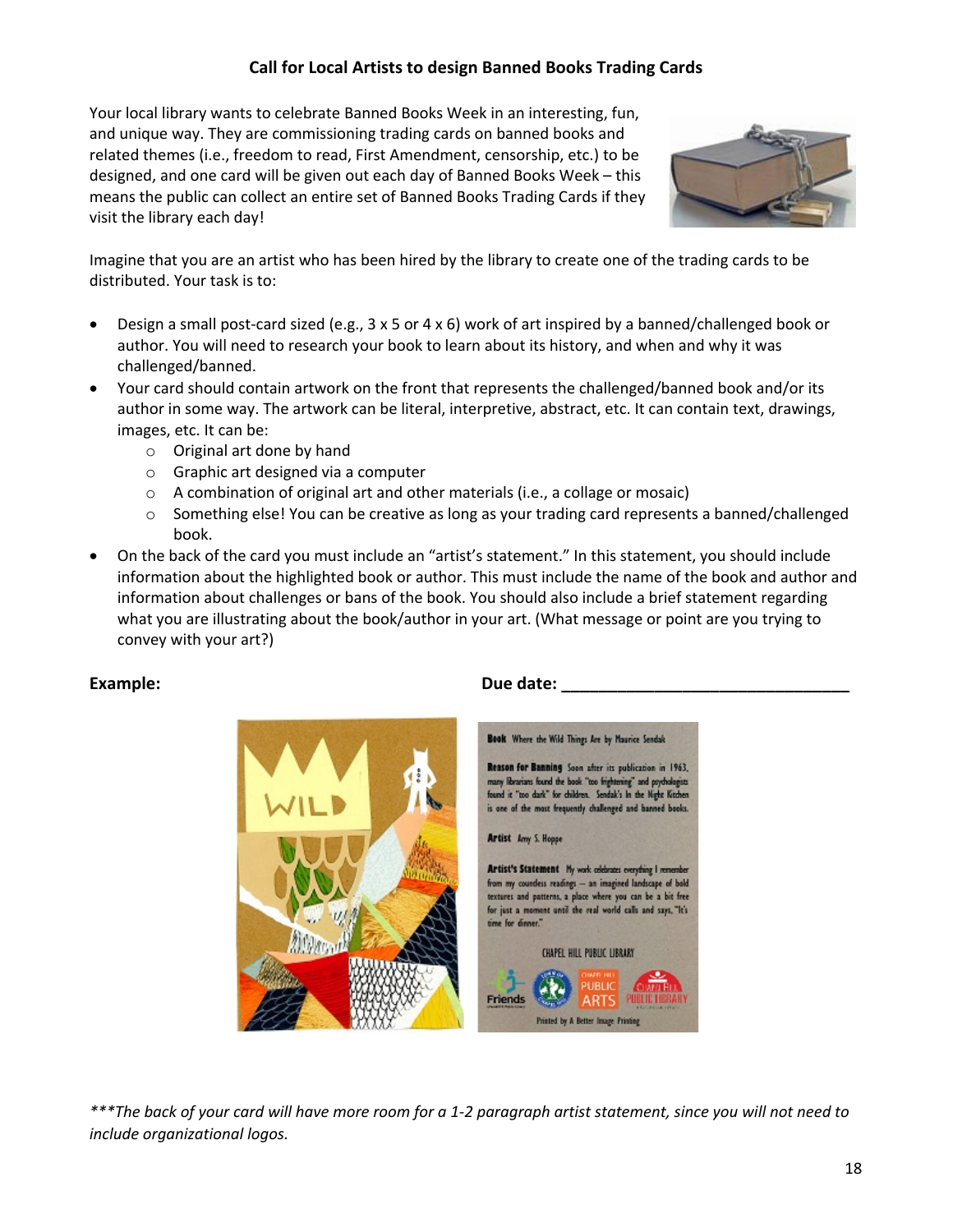# *Bethel School District v. Fraser*

#### **Facts**:

A public high school student delivered a nominating speech on behalf of another student at a student assembly. The speech contained elaborate and immature sexual innuendo. The school suspended the student for violating the school's no-disruption rule, which prohibited "obscene, profane language." The student contended that the suspension violated his First Amendment rights because his speech caused no disruption of school activities within the meaning of Tinker.

#### **Issue**:

Whether school officials may prohibit a vulgar and lewd student speech at a student assembly even if the speech does not create a substantial disruption.

#### **Holding**:

In a 7-2 decision, the Court held that school officials may prohibit student speech before a student assembly that is vulgar, lewd and plainly offensive.

#### **Reasoning**:

Public school officials have a responsibility to "inculcate values" into students. "Surely, it is a highly appropriate function of public school education to prohibit the use of vulgar and offensive terms in public discourse." The vulgar sexual allusions of the student in this case differ markedly from the pure political message of the black-armband case of Tinker. School officials were not censoring speech based on viewpoint. Rather, they were punishing the student for using vulgar and lewd terms at a student assembly.

#### **Majority**:

"The undoubted freedom to advocate unpopular and controversial views in schools and classrooms must be balanced against the society's countervailing interest in teaching students the boundaries of socially appropriate behavior. Even the most heated political discourse in a democratic society requires consideration for the personal sensibilities of the other participants and audiences." (Chief Justice Warren Burger)

# **Dissent**:

"It does seem to me, however, that if a student is to be punished for using offensive speech, he is entitled to fair notice of the scope of the prohibition and the consequences of its violation. The interest in free speech protected by the First Amendment and the interest in fair procedure protected by the Due Process Clause of the Fourteenth Amendment combine to require this result." (Justice John Paul Stevens)

- The mission of schools is to educate. How might this mission conflict with the First Amendment?
- What type of speech (religious, political, etc.) is involved in this case?
- Do you agree with the Supreme Court's decision? Why or why not?
- Why do you think public schools (which are government agencies) are allowed to regulate speech in ways that other government agencies are not?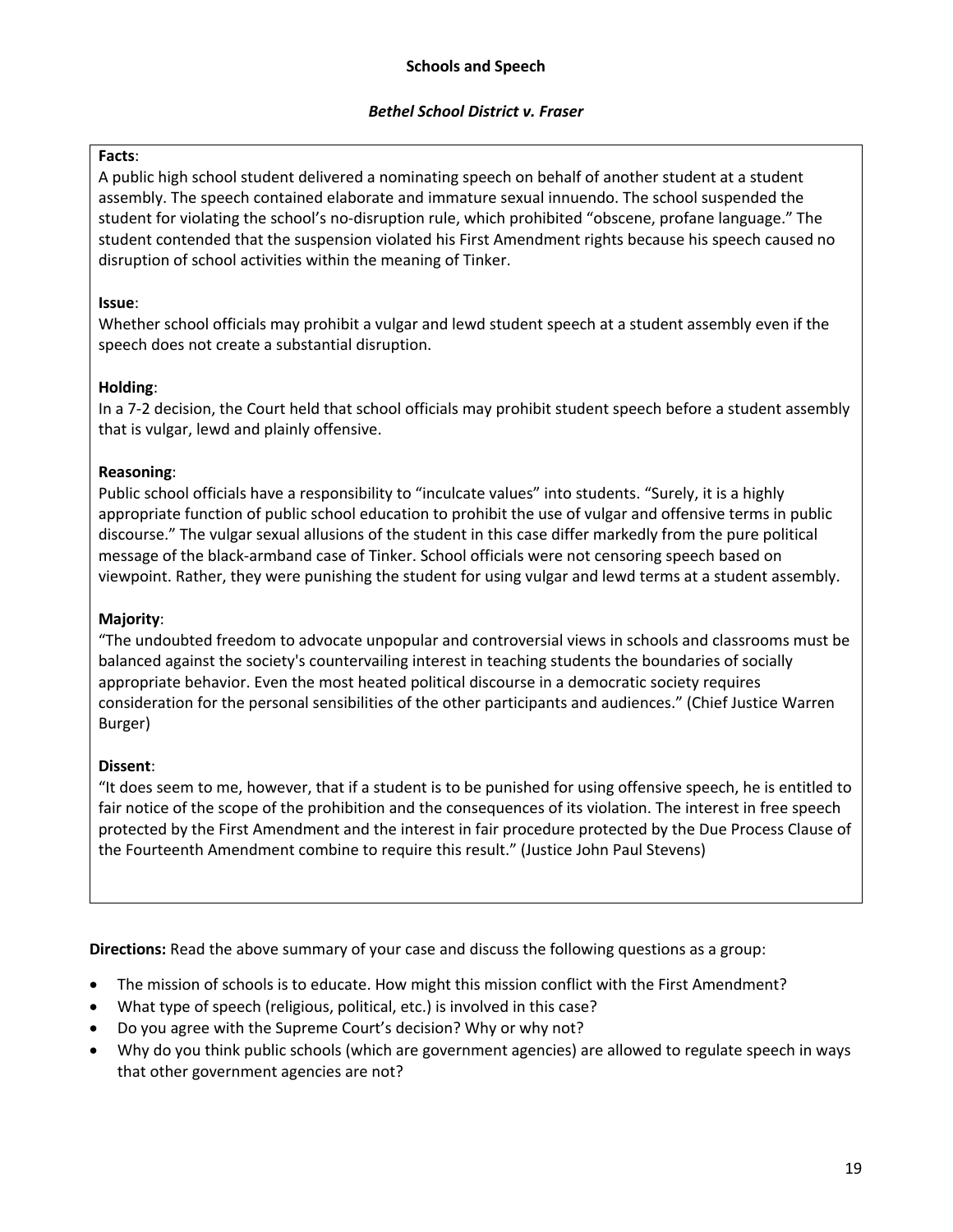# *Board of Education, Island Trees Union Free School District v. Pico*

# **Facts**:

After several of its members attended a conservative educational conference, an upstate New York school board determined that nine books in a high school library, including *Slaughter House Five* by Kurt Vonnegut and *Black Boy* by Richard Wright, should be removed because they were inappropriate for young people. Several students and parents challenged the school board's decision to remove these books from the library.

# **Issue**:

Whether school officials can, consistent with the First Amendment, remove books from a school library because they find the books inappropriate or objectionable.

# **Holding**:

By a 5-4 vote, the Court held that school officials cannot remove books from a school library simply because they find the ideas in the books objectionable.

# **Reasoning**:

The First Amendment protects the right to receive information and ideas. A school library is a special place, "the principal locus of such freedom." The First Amendment prohibits the suppression of material simply because government officials, including school officials, dislike the material. "Local school boards may not remove books from school library shelves simply because they dislike the ideas contained in those books and seek by their removal to 'prescribe what shall be orthodox in politics, nationalism, religion, or other matters of public opinion'"

# **Majority**:

"[T]he special characteristics of the school library make that environment especially appropriate for the recognition of the First Amendment rights of students." (Justice William Brennan)

# **Dissent**:

The dissent argued that federal courts should not superimpose their judgments about what books should be included in school libraries. "Were this to become the law this Court would come perilously close to becoming a 'super censor' of school board library decisions." (Chief Justice Warren Burger)

- The mission of schools is to educate. How might this mission conflict with the First Amendment?
- What type of speech (religious, political, etc.) is involved in this case?
- Do you agree with the Supreme Court's decision? Why or why not?
- Why do you think public schools (which are government agencies) are allowed to regulate speech in ways that other government agencies are not?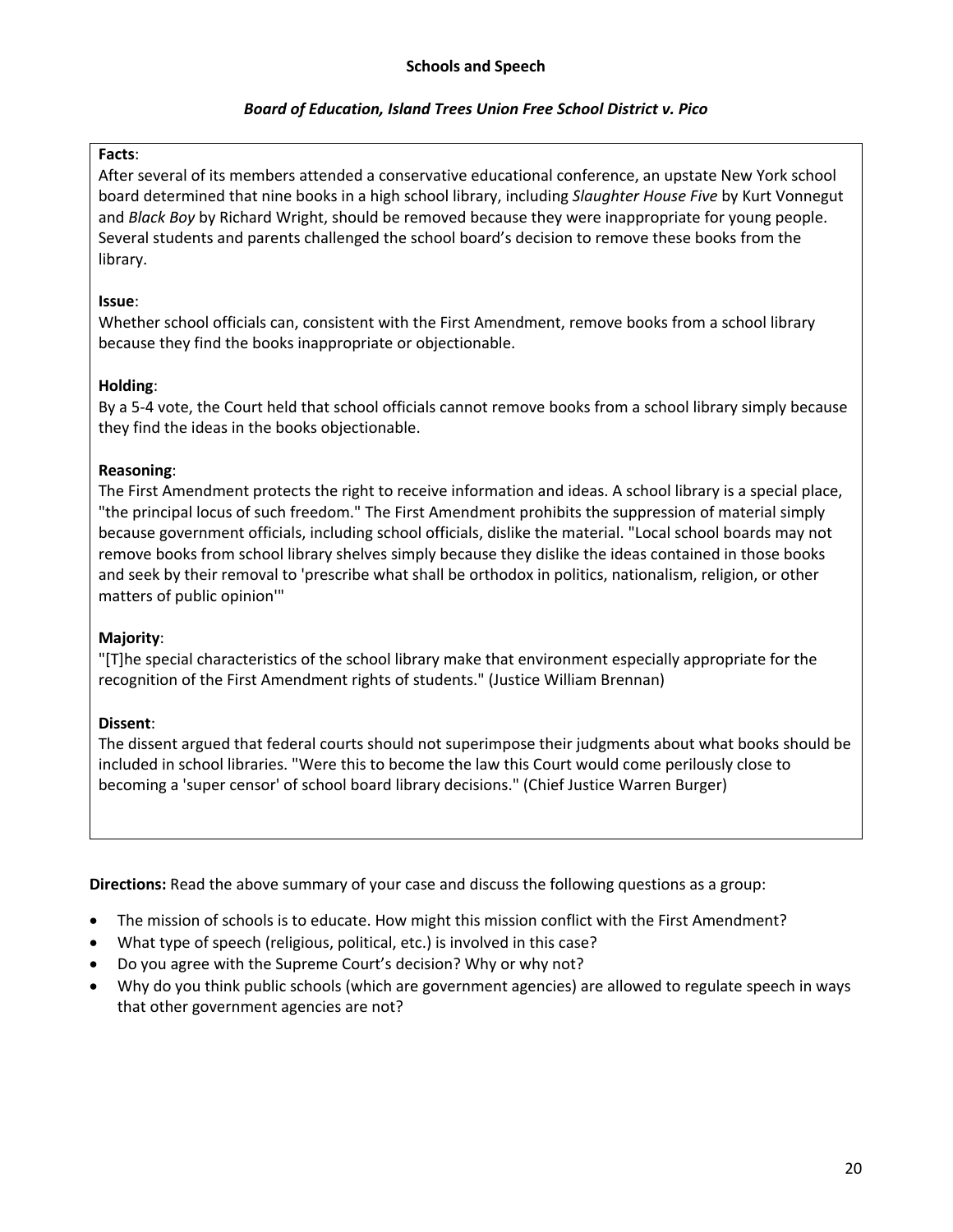#### *Hazelwood School District v. Kuhlmeier*

#### **Facts**:

Students produced a school newspaper as part of their journalism class. One issue was to include studentwritten articles about teen pregnancy and the impact of divorce on kids. The principal objected to the stories, believing they were inappropriate for the younger students and unfair to the pregnant students who might be identified from the text of the article. He also believed that the parents of the students quoted in the divorce article should have been given an opportunity to respond. He deleted the articles from the school newspaper. Three students sued, claiming a violation of their First Amendment rights under the *Tinker* standard.

#### **Issue**:

Whether school officials can censor school-sponsored student publications when they believe material is inappropriate for younger students, or for reasons other than the prospect of material and substantial disruption of the educational process.

#### **Holding**:

By a 5-3 vote, the Court held that school officials can censor school-sponsored student publications when they have purposes reasonably related to legitimate educational concerns.

#### **Reasoning**:

There is a fundamental difference between private student speech and student speech that occurs in school-sponsored activities. Educators have greater authority to control school-sponsored student speech because the public might reasonably believe such speech bears "the imprimatur of the school." Educators "do not offend the First Amendment by exercising editorial control over the style and content of student speech in school-sponsored expressive activities so long as their actions are reasonably related to legitimate pedagogical concerns." A publication created as part of a class is clearly school-sponsored and a part of the curriculum. The school never adopted a policy whereby the publication simply became a public forum open to any and all views. The school administration thus properly acted as editor of the newspaper.

# **Majority**:

"A school must also retain the authority to refuse to sponsor student speech that might reasonably be perceived to advocate drug or alcohol use, irresponsible sex, or 'conduct otherwise inconsistent with the shared values of a civilized social order,' or to associate the school with any position other than neutrality on matters of political controversy." (Justice Byron White)

# **Dissent**:

The dissent argued that the majority erred in making a distinction between student-initiated and schoolsponsored speech. The *Tinker* standard of material and substantial disruption should govern all student freeexpression cases. "The case before us aptly illustrates how readily school officials (and courts) can camouflage viewpoint discrimination as the 'mere' protection of students from sensitive topics." (Justice William Brennan)

- The mission of schools is to educate. How might this mission conflict with the First Amendment?
- What type of speech (religious, political, etc.) is involved in this case?
- Do you agree with the Supreme Court's decision? Why or why not?
- Why do you think public schools (which are government agencies) are allowed to regulate speech in ways that other government agencies are not?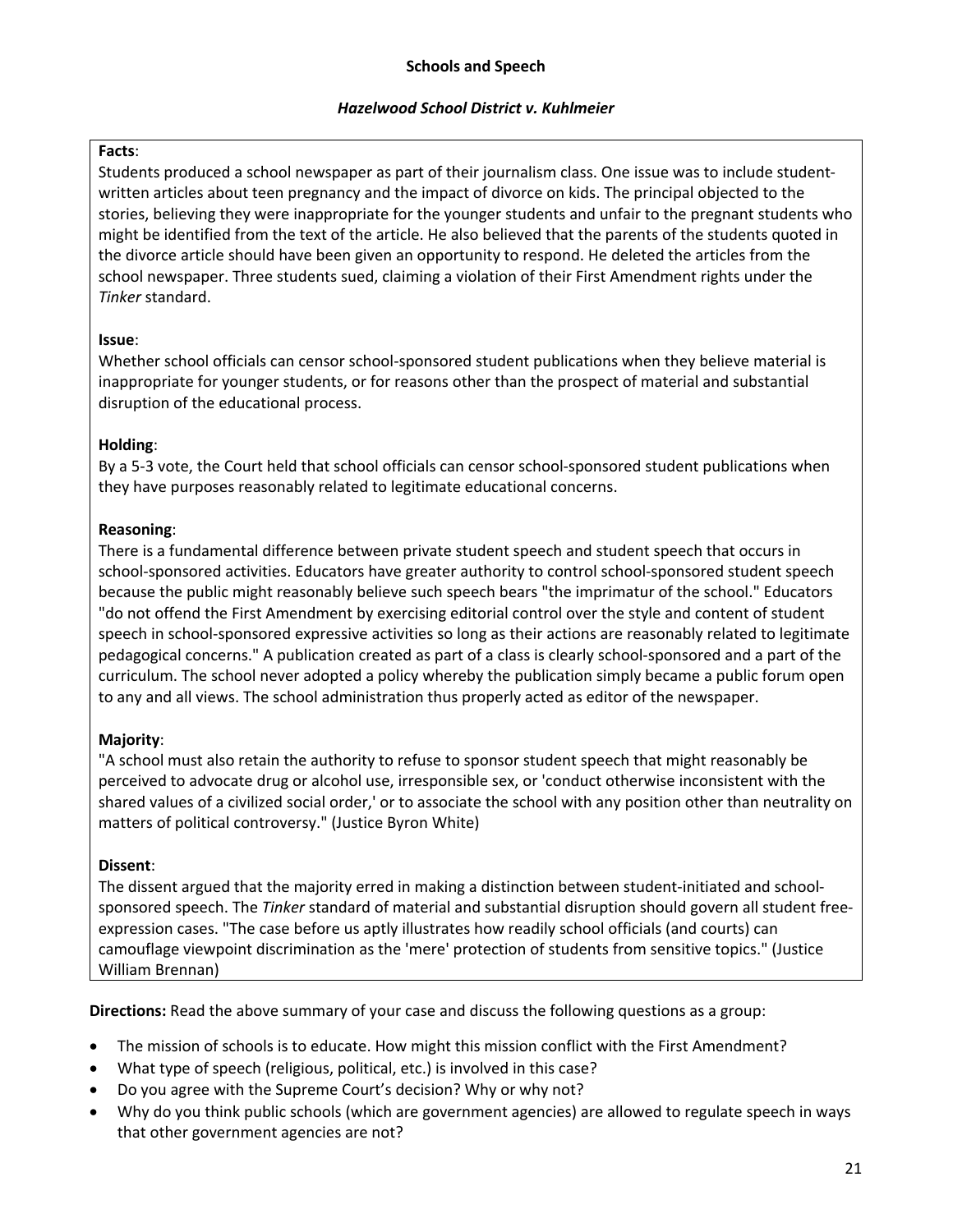#### *Pickering v. Board of Education*

#### **Facts**:

A high school science teacher wrote a letter to the editor of a community newspaper, criticizing the board of education's allocation of funds between academics and athletics. The school board terminated the teacher, saying that the letter contained false statements that impugned the integrity of the school system. The teacher sued, claiming that the board violated his First Amendment rights by terminating him for exercising his right to freedom of speech.

#### **Issue**:

Whether school officials violate the First Amendment by terminating a teacher for writing a letter to the editor that discusses important matters of public concern.

#### **Holding**:

By a 8-1 vote, the Court held that school officials do violate the First Amendment when they terminate a public school teacher for speaking out as a citizen on matters of public concern.

#### **Reasoning**:

Public school teachers, as public employees, are entitled to some First Amendment protections. "The problem in any case is to arrive at a balance between the interests of the teacher, as a citizen, in commenting upon matters of public concern and the interests of the State, as an employer, in promoting the efficiency of the public services it performs through its employees." In this case, the teacher was speaking more as a citizen than as an employee when he wrote the letter to the editor. The statements in the letter did not target any school official that the teacher dealt with on a daily basis.

#### **Majority**:

"While criminal sanctions and damage awards have a somewhat different impact on the exercise of the right to freedom of speech from dismissal from employment, it is apparent that the threat of dismissal from public employment is nonetheless a potent means of inhibiting speech." (Justice Thurgood Marshall)

- The mission of schools is to educate. How might this mission conflict with the First Amendment?
- What type of speech (religious, political, etc.) is involved in this case?
- Do you agree with the Supreme Court's decision? Why or why not?
- Why do you think public schools (which are government agencies) are allowed to regulate speech in ways that other government agencies are not?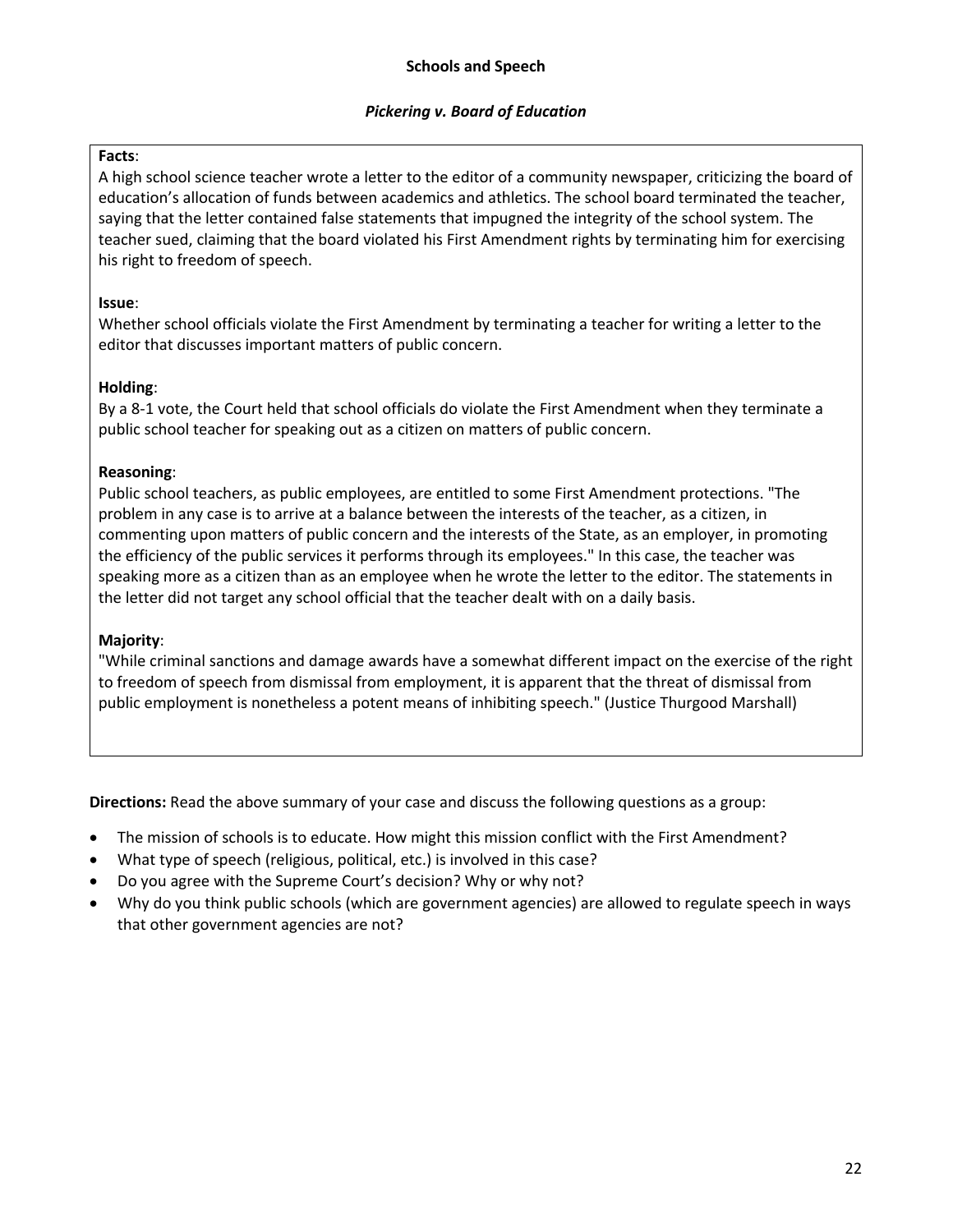#### *Reno v. American Civil Liberties Union*

#### **Facts**:

Congress passed provisions in the Communications Decency Act of 1996 to protect minors from harmful material on the Internet. Two provisions criminalized the display of "indecent" or "patently offensive" online communications. The American Civil Liberties Union and many other groups challenged the constitutionality of these provisions in federal court. They argued that these provisions infringed on First Amendment freespeech rights. A lower federal court ruled the two provisions violated the First Amendment. The government appealed to the U.S. Supreme Court.

#### **Issue**:

Whether federal laws prohibiting the display of "patently offensive" and "indecent" online speech violate the First Amendment.

#### **Holding**:

By a 7-2 margin, the Court held that the two provisions did violate the First Amendment.

#### **Reasoning**:

The government has a very important interest in protecting minors from harmful material. But the government cannot silence adult free-speech rights simply to protect minors and these provisions swept in sexual speech that was not obscene. "In order to deny minors access to potentially harmful speech, the CDA effectively suppresses a large amount of speech that adults have a constitutional right to receive and to address to one another."

## **Majority**:

"[O]ur cases provide no basis for qualifying the level of First Amendment scrutiny that should be applied to this medium [the Internet]." (Justice John Paul Stevens)

- The mission of schools is to educate. How might this mission conflict with the First Amendment?
- What type of speech (religious, political, etc.) is involved in this case?
- Do you agree with the Supreme Court's decision? Why or why not?
- Why do you think public schools (which are government agencies) are allowed to regulate speech in ways that other government agencies are not?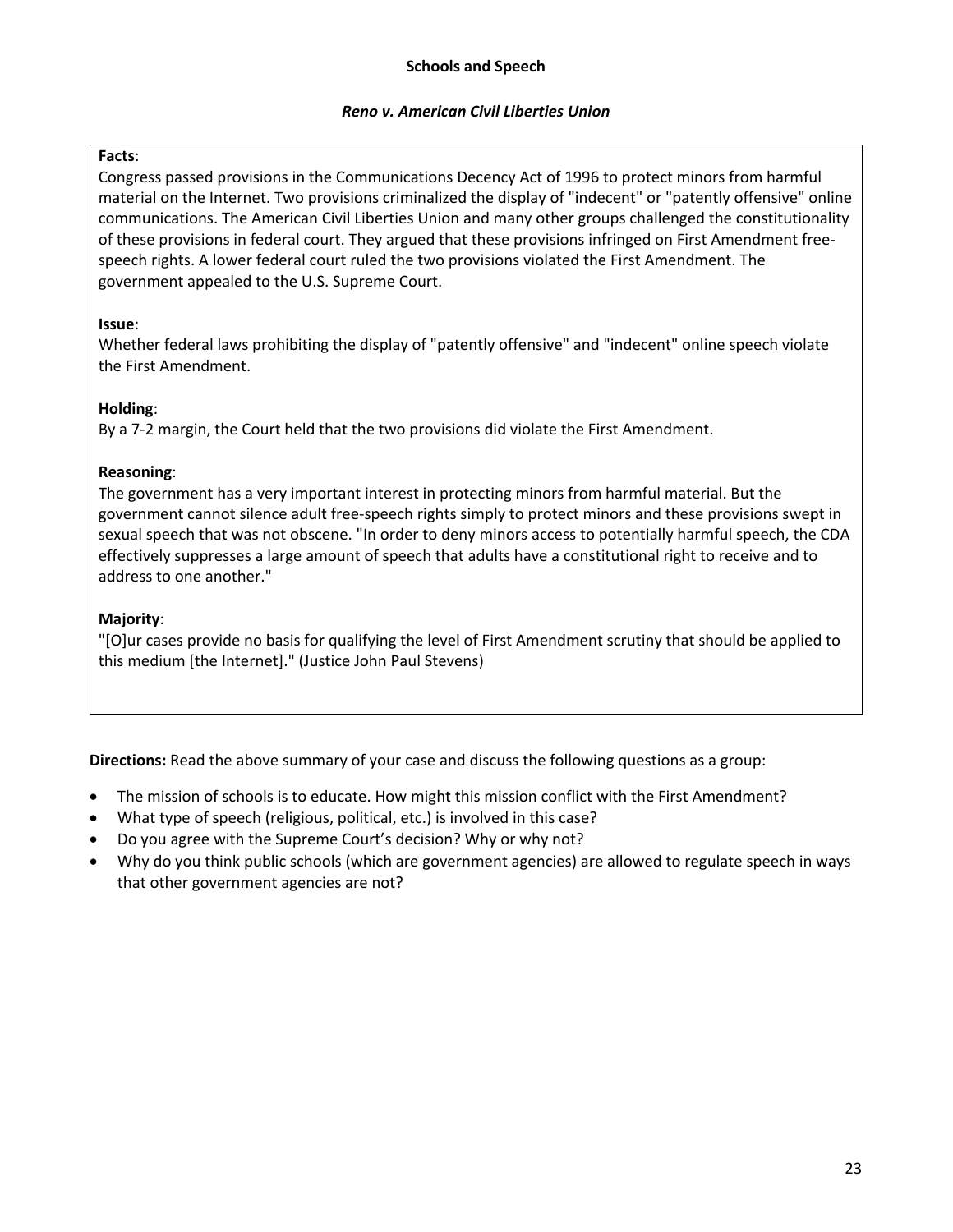## *Tinker v. Des Moines School District*

#### **Facts**:

Several students planned to wear black armbands to school to protest U.S. involvement in the Vietnam War and mourn the dead on all sides. School officials learned of the impending protest and quickly adopted a noarmband rule (even though they allowed students to wear other symbols). The students nonetheless wore the armbands to school. School officials suspended them for violating school policy. The students sued, claiming violation of their First Amendment rights.

## **Issue**:

Whether school officials can censor non-violent student speech without showing that the speech will cause a material and substantial disruption of school educational activities or collide with the rights of others.

#### **Holding**:

By a 7-2 vote, the Court held that school officials cannot censor student speech unless school officials reasonably forecast that the speech will cause a material and substantial disruption of school activities or collide with the rights of others. Mere apprehension of disturbance or an offense given is not enough.

#### **Reasoning**:

Students do not lose their constitutional rights at the schoolhouse door. School officials' duties to provide a safe learning environment must be balanced against students' free-expression rights. School officials may not censor student speech because of an "undifferentiated fear or apprehension." They must reasonably forecast that the student speech will cause a substantial disruption or invade the rights of others. In this case, "the record does not demonstrate any facts which reasonably may have led school authorities to forecast substantial disruption of or material interference with school activities, and no disturbances or disorders on the school premises in fact occurred."

# **Majority**:

"It can hardly be argued that either students or teachers shed their constitutional rights to freedom of speech or expression at the schoolhouse gate." (Justice Abe Fortas)

# **Dissent**:

This case will help usher in "a new revolutionary era of permissiveness in this country fostered by the judiciary. . . I wish, therefore, wholly to disclaim any purpose on my part to hold that the Federal Constitution compels the teachers, parents, and elected school officials to surrender control of the American public school system to public school students." (Justice Hugo Black)

- The mission of schools is to educate. How might this mission conflict with the First Amendment?
- What type of speech (religious, political, etc.) is involved in this case?
- Do you agree with the Supreme Court's decision? Why or why not?
- Why do you think public schools (which are government agencies) are allowed to regulate speech in ways that other government agencies are not?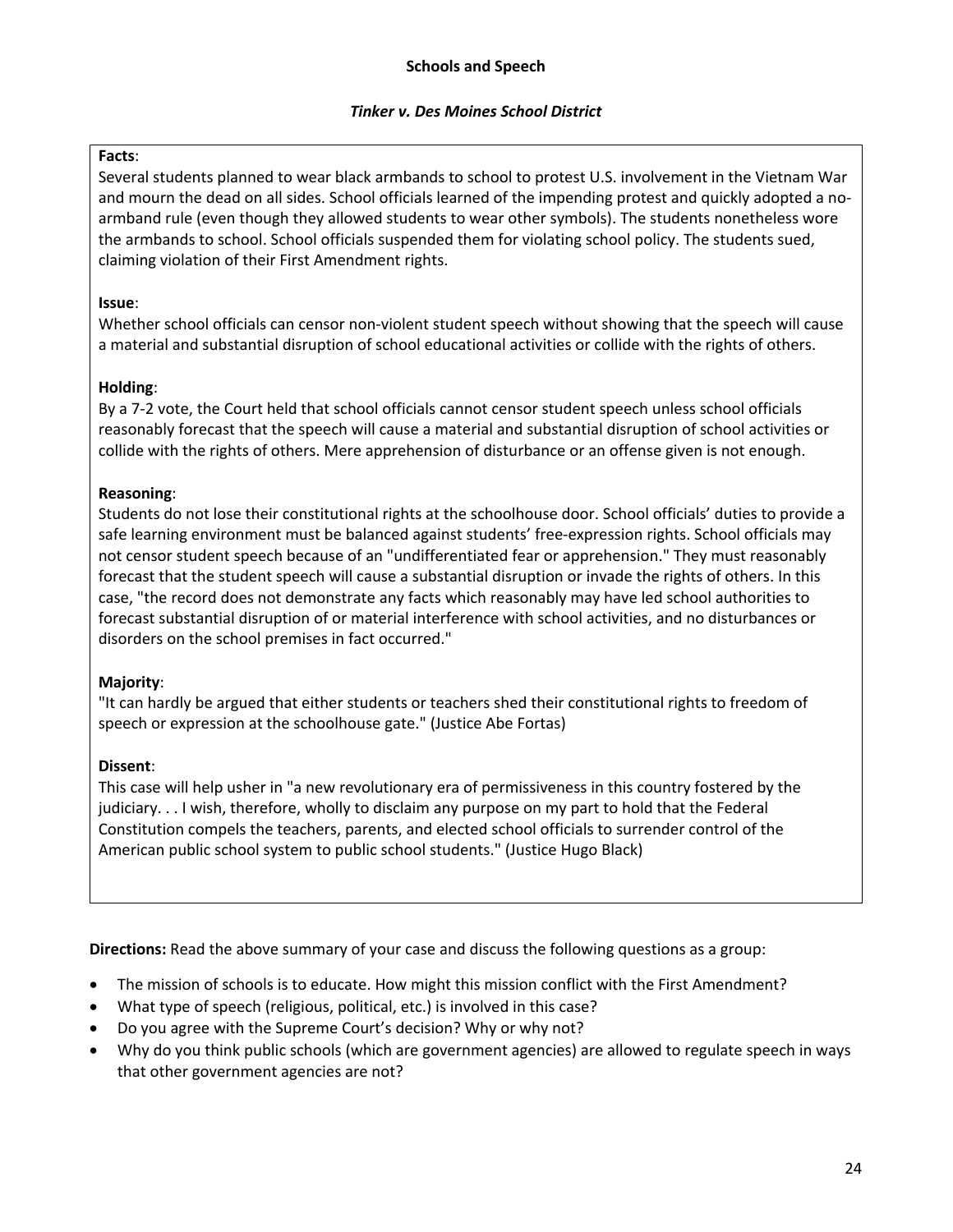#### *West Virginia State Board of Education v. Barnette*

#### **Facts**:

The West Virginia Board of Education adopted a measure requiring that all public school students salute the flag and recite the Pledge of Allegiance. Students who did not participate could be expelled; their parents could even lose custody of them. A group of Jehovah's Witnesses challenged the law on First Amendment grounds. They argued that the forced flag salute conflicted with their religious beliefs against idol worship and graven images, and therefore violated their free exercise of religion and freedom of speech rights under the First Amendment.

#### **Issue**:

Whether a compulsory flag-salute law for school children violates the First and Fourteenth Amendments.

#### **Holding**:

By a 6-3 vote, the Court held that school officials do violate the First Amendment by compelling students to salute the flag and recite the Pledge of Allegiance.

#### **Reasoning**:

The First Amendment prohibits government officials from compelling individuals to speak or espouse orthodox beliefs that are at odds with their conscience and values. "There is no doubt that, in connection with the pledges, the flag salute is a form of utterance." The purpose of the First Amendment is to ensure that individuals have an individual sphere of freedom of thought and belief that the government cannot invade. "Authority here is to be controlled by public opinion, not public opinion by authority."

#### **Majority**:

"If there is any fixed star in our constitutional constellation, it is that no official, high or petty, can prescribe what shall be orthodox in politics, nationalism, religion, or other matters of opinion or force citizens to confess by word or act their faith therein." (Justice Robert Jackson)

# **Dissent**:

"An act compelling profession of allegiance to a religion, no matter how subtly or tenuously promoted, is bad. But an act promoting good citizenship and national allegiance is within the domain of governmental authority and is therefore to be judged by the same considerations of power and of constitutionality as those involved in the many claims of immunity from civil obedience because of religious scruples." (Justice Felix Frankfurter)

- The mission of schools is to educate. How might this mission conflict with the First Amendment?
- What type of speech (religious, political, etc.) is involved in this case?
- Do you agree with the Supreme Court's decision? Why or why not?
- Why do you think public schools (which are government agencies) are allowed to regulate speech in ways that other government agencies are not?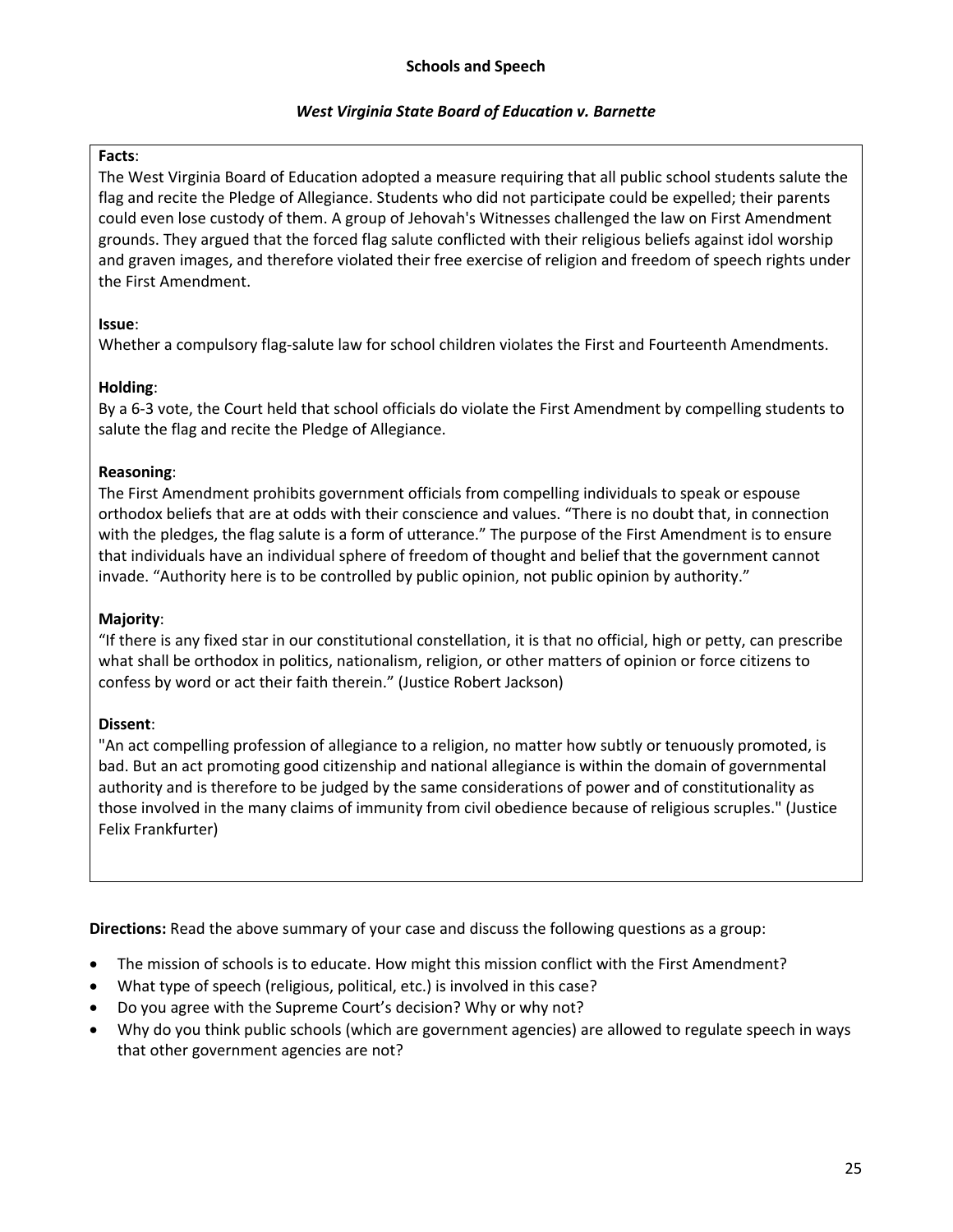## **Facts**

Joseph Frederick, a senior at Juneau-Douglas High School, unfurled a banner saying "Bong Hits 4 Jesus" during the Olympic Torch Relay through Juneau, Alaska on January 24, 2002. Frederick's attendance at the event was part of a school-supervised activity. The school's principal, Deborah Morse, told Frederick to put away the banner, as she was concerned it could be interpreted as advocating illegal drug activity. After Frederick refused to comply, she took the banner from him. Frederick originally was suspended from school for 10 days for violating school policy, which forbids advocating the use of illegal drugs.

#### **Issues**

Whether a principal violates the Free Speech Clause of the First Amendment by restricting speech at a school-supervised event when the speech is reasonably viewed as promoting illegal drug use.

#### **Ruling**

No.

# **Reasoning**

In Tinker v. Des Moines (1969), the Court stated that students do not "shed their constitutional rights to freedom of speech or expression at the schoolhouse gate." Tinker held that the wearing of armbands by students to protest the Vietnam War was constitutionally protected speech because it was political speech. Political speech is at the heart of the First Amendment and, thus, can only be prohibited if it "substantially disrupts" the educational process.

On the other hand, the Court noted in Bethel v. Fraser, 478 U.S. 675, 682 (1986) that "the constitutional rights of students at public school are not automatically, coextensive with the rights of adults." The rights of students are applied "in light of the special characteristics of the school environment," according to the U.S. Supreme Court in Hazelwood School District v. Kuhlmeier, 484 U.S. 260, 266 (1988).

In the present case, the majority acknowledged that the Constitution affords lesser protections to certain types of student speech at school or school-supervised events. Finding that the message Frederick displayed was by his own admission not political in nature, as was the case in Tinker, the Court said the phrase "Bong Hits 4 Jesus" reasonably could be viewed as promoting illegal drug use. As such, the state had an "important" if not "compelling" interest in prohibiting/punishing student speech that reasonably could be viewed as promoting illegal drug use. The Court, therefore, held that schools may "take steps to safeguard those entrusted to their care from speech that can reasonably be regarded as encouraging illegal drug use" without fear of violating a student's First Amendment rights.

- The mission of schools is to educate. How might this mission conflict with the First Amendment?
- What type of speech (religious, political, etc.) is involved in this case?
- Do you agree with the Supreme Court's decision? Why or why not?
- Why do you think public schools (which are government agencies) are allowed to regulate speech in ways that other government agencies are not?